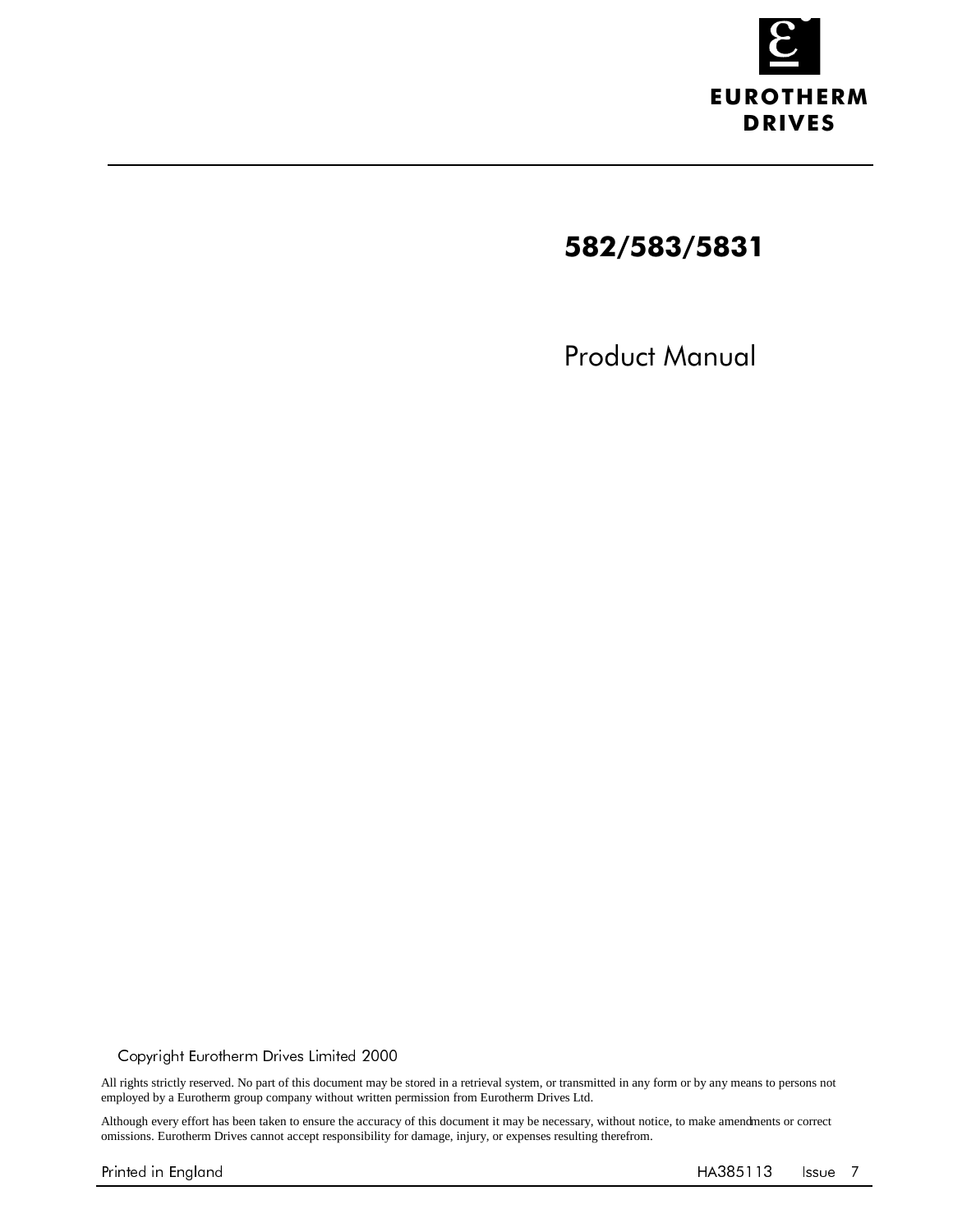## Chapter 1 **General Description**

The Eurotherm Drives Inverters described in this manual are suitable for the speed control of standard 3-phase induction motors.

The Inverters use advanced microprocessor based technology to generate a variable frequency variable voltage output, the control algorithm combining unique space Vector Pulse Width Modulation control strategy with quiet pattern operation. The Inverters' control terminals are galvanically isolated from power circuits to allow easy system interconnection. The controller is protected against both phase to phase and phase to earth short circuits, overloads, and excessive voltages via an intelligent monitoring strategy, thus avoiding nuisance tripping and giving trouble free operation.

The Inverters require either a single phase 2 wire supply of 220/240 Volts, 50/60Hz or a 3-phase 3 wire supply, at 220/240V, 50/60Hz.

The 582 is available in two versions:

i)0.37/0.55kW single phase supply only

ii) 0.55/0.75kW single or 3-phase supply possible

The 583 is available in two versions:

i)1.1/1.5kW single or 3-phase supply

ii) 1.5/2.2kW single or 3-phase supply

The 5831 is available in two versions:

i)0.37/0.55/0.75kW single or 3-phase supply

ii) 1.1/1.5kW single or 3-phase supply

All versions feature power derating by simple switch selection. Note that all controllers are shipped with the switches set to the lower rating.

The Inverters' output frequency ranges from 0 - 100/120Hz with varying voltage/frequency characteristics suitable for either constant torque applications or efficient operation of fans and centrifugal pumps.

The 582/583 Inverters are available in either IP00 or IP20 enclosures. The IP20 version can be supplied with the basic operator controls of speed demand, direction and start/stop, requiring only the power connections to be made to give a working system.

The 5831 is the IP54 version of the Inverter family. It can be supplied as a simple enclosed version or with basic operator controls.

An option card is also available which can be fitted in the inverter to allow use of a current reference instead of the standard voltage reference.

The inverters are fully compliant with the requirements of the EMC directive. As standard they meet the industrial immunity requirements of the draft generic standard prEN50082-2 (1992), and with the addition of filters, and correct installation meet the 'residential, commercial and light industrial' emission requirements of the generic standard EN50081-1 (1992).

### WARNING

Dangerous voltages remain present in the drive for a few minutes after power is removed, as indicated by the link charge LED. Allow 5 minutes after the power is removed for the link capacitors to discharge before working on the drive or ancillary equipment.

\*\*\*\*\* DO NOT CONNECT TO 415V SUPPLY. USE ONLY 220/240V \*\*\*\*\*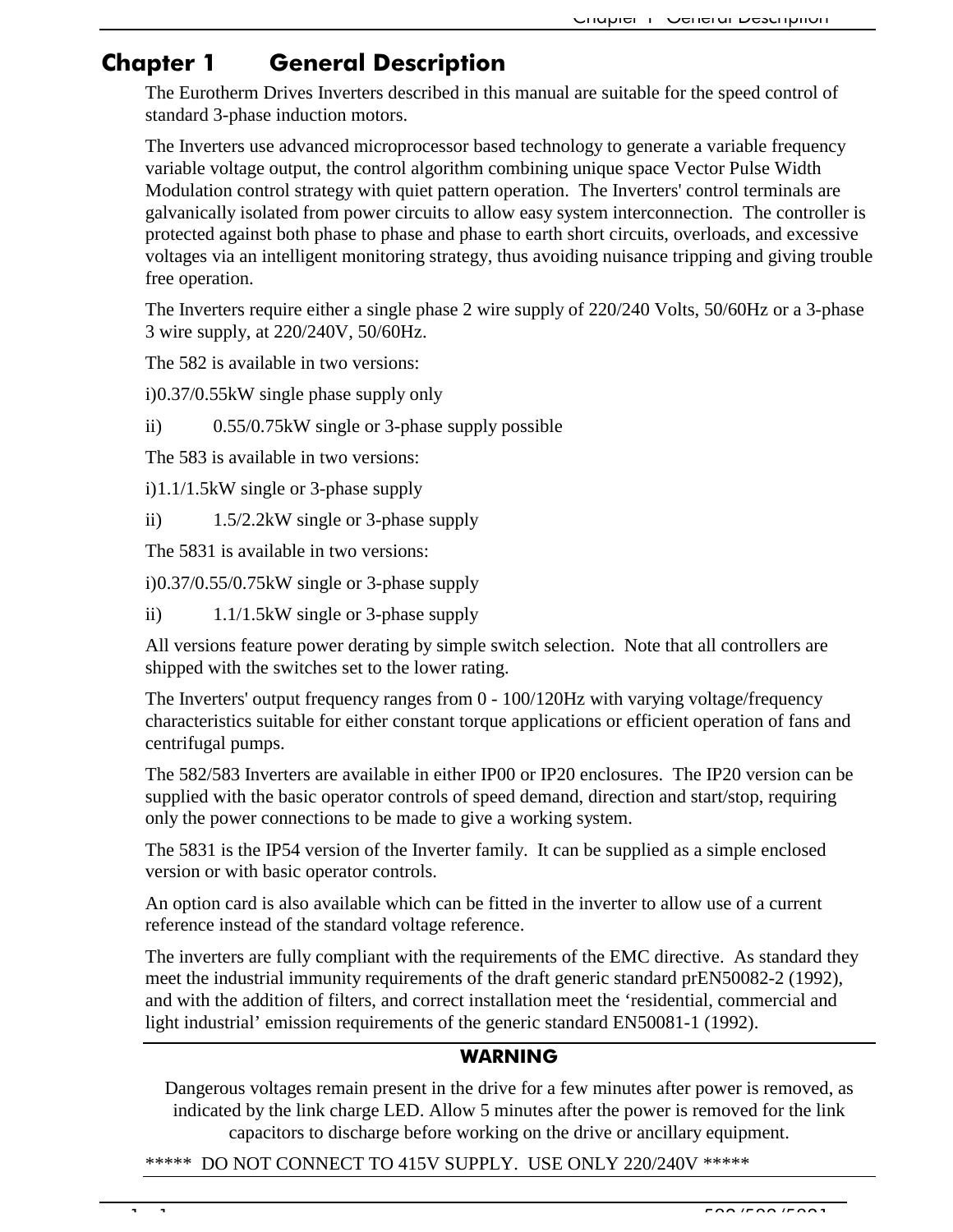### WARRANTY

Eurotherm Drives warrants the goods against defects in design, materials and workmanship for the period of 12 months from the date of delivery on the terms detailed in Eurotherm Drives Standard Conditions of Sale IA058393C.

Eurotherm Drives reserves the right to change the content and product specification without notice.

COPYRIGHT in this document is reserved to Eurotherm Drives Ltd.

# **INTENDED USERS**

This manual is to be made available to all persons who are required to configure, install or service the equipment described herein or any other associated operation.



### **WARNING**

This equipment contains hazardous voltages and hazardous rotating mechanical components.

Loss of life, severe personal injury or property damage can result if instructions contained in this manual are not followed.

Only qualified personnel should work on this equipment, and only after becoming familiar with all safety instructions regarding installation, operation and maintenance procedures contained in this manual. The successful and safe operation of this equipment is dependent on proper handling, installation, operation and maintenance of the equipment.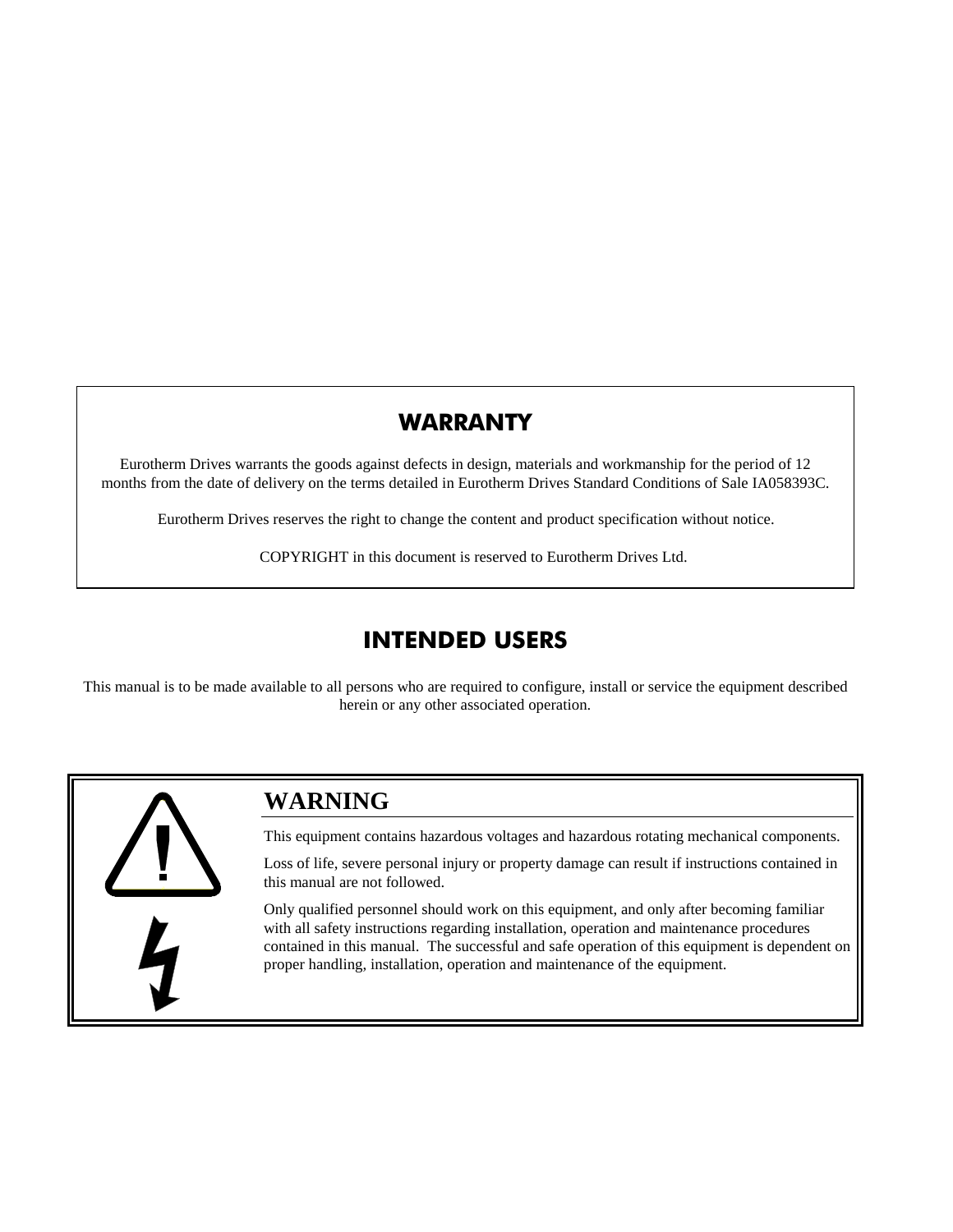# 582/583/5831

| <b>Contents</b>                      |                                                                                                                                                                                                                                    |          |
|--------------------------------------|------------------------------------------------------------------------------------------------------------------------------------------------------------------------------------------------------------------------------------|----------|
| <b>Chapter 1 General Description</b> |                                                                                                                                                                                                                                    | $1 - 1$  |
| <b>Chapter 2 Technical Details</b>   |                                                                                                                                                                                                                                    | $2 - 1$  |
|                                      |                                                                                                                                                                                                                                    |          |
| <b>Chapter 3 Outline Drawings</b>    |                                                                                                                                                                                                                                    | $3 - 1$  |
| <b>Chapter 4 Product Code</b>        |                                                                                                                                                                                                                                    | 4-1      |
|                                      | <b>Chapter 5 Terminal Descriptions</b>                                                                                                                                                                                             | $5 - 1$  |
|                                      |                                                                                                                                                                                                                                    |          |
| <b>Chapter 6 Diagnostics</b>         |                                                                                                                                                                                                                                    | $6 - 1$  |
|                                      | 582/583 BLOCK DIAGRAM HH057838<br>5831 BLOCK DIAGRAM HH385004<br>582 BASIC CONNECTION WITH BRAKE UNIT HJ057820<br>583 BASIC CONNECTION WITH BRAKE UNIT HJ058055<br>5831 BASIC CONNECTION HJ385002<br>MOMENTARY START/STOP HJ385167 |          |
|                                      | <b>Chapter 7 Installation Information</b>                                                                                                                                                                                          | $7 - 1$  |
|                                      |                                                                                                                                                                                                                                    |          |
|                                      | <b>Chapter 8 Basic Setting Up Procedure</b>                                                                                                                                                                                        | $8 - 1$  |
|                                      |                                                                                                                                                                                                                                    |          |
| <b>Chapter 9 Trouble Shooting</b>    |                                                                                                                                                                                                                                    | $9 - 1$  |
| <b>Chapter 10 User Instructions</b>  |                                                                                                                                                                                                                                    | $10 - 1$ |
|                                      | CURRENT LOOP AND ZERO SPEED OPTION CARD  10-1                                                                                                                                                                                      |          |
|                                      | Chapter 11 EMC and the 'CE' Mark                                                                                                                                                                                                   | $11 - 1$ |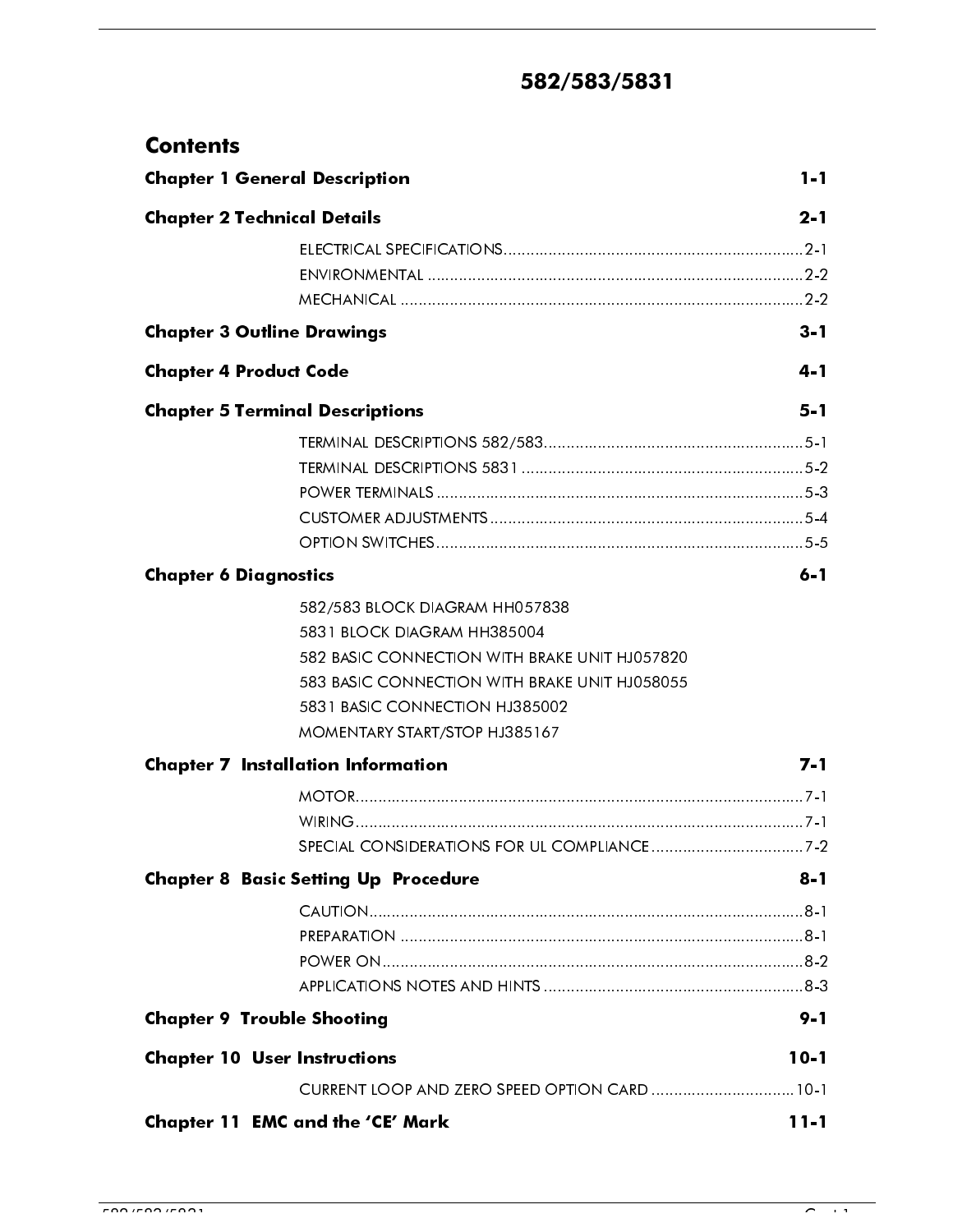| ISS.           | <b>MODIFICATION</b>                                                   | <b>ECN No.</b>        | <b>DATE</b>                 | <b>DRAWN</b> | <b>CHK D</b>  |
|----------------|-----------------------------------------------------------------------|-----------------------|-----------------------------|--------------|---------------|
| $\mathbf{1}$   | Initial Issue of HA385113                                             | 6309                  | 22.8.91                     | $- - -$      | <b>GDR</b>    |
|                |                                                                       |                       |                             |              |               |
| $\overline{2}$ | Corrections: Page 9 Block 3 5831 now "1"                              | 7148                  | 1.12.91                     |              | <b>GDR</b>    |
|                | No Op-station "2" Including Op-station.                               |                       |                             |              |               |
|                | Page 2 Max. Current Supply changed 9.5 to 8 and 5.5<br>to $5.$        |                       |                             |              |               |
|                | Page 3 Gland Plate force fit into "base".                             |                       |                             |              |               |
|                | Page 30 Revised Circuit Diagram.                                      |                       |                             |              |               |
| 3              | Replaced SSD name and address with Eurotherm Drives.                  | 8087                  | 26.7.93                     |              | <b>GDR</b>    |
|                | Add UL special considerations page 23.                                | 8092                  |                             |              |               |
| 4              | Added to page 7.2 number 5.                                           | 10399                 | 2.10.95                     | FEP          | CC            |
|                | Rewritten from Manuscript to Microsoft Word 6.0                       |                       |                             |              |               |
| $\overline{5}$ | Added section 11 EMC and the 'CE' Mark.                               | 10137                 | 28.11.95                    | FEP          | MP.           |
| 6              | Page 5-6 corrected 0.75 to 1.5kW on 5831 1.5kW<br>build drive.        | 10699                 | 17.01.96                    | FEP          | RBr           |
| $\mathcal{I}$  | Page 11-1 added sentence "as confirmed  chapter.                      |                       |                             |              |               |
|                | Page 11-2 added new chart.                                            |                       |                             |              |               |
|                | Page 11-9 added "Generic Standard" columns and "*<br>Achieved  cable" |                       |                             |              |               |
|                | Page 11-11 added Manufacturers EMC Declaration.                       | 10856                 | 29.04.96                    | FEP          |               |
|                |                                                                       |                       |                             |              |               |
|                |                                                                       |                       |                             |              |               |
|                |                                                                       |                       |                             |              |               |
|                |                                                                       |                       |                             |              |               |
|                |                                                                       |                       |                             |              |               |
| FIRST USED ON  |                                                                       |                       | <b>MODIFICATION RECORD</b>  |              |               |
|                |                                                                       |                       | 582/583/5831 Product Manual |              |               |
|                |                                                                       | <b>DRAWING NUMBER</b> |                             |              | <b>SHT. 1</b> |
| $\mathcal{E}$  | <b>EUROTHERM DRIVES</b>                                               | ZZ385113              |                             |              | OF 1          |
|                |                                                                       |                       |                             |              |               |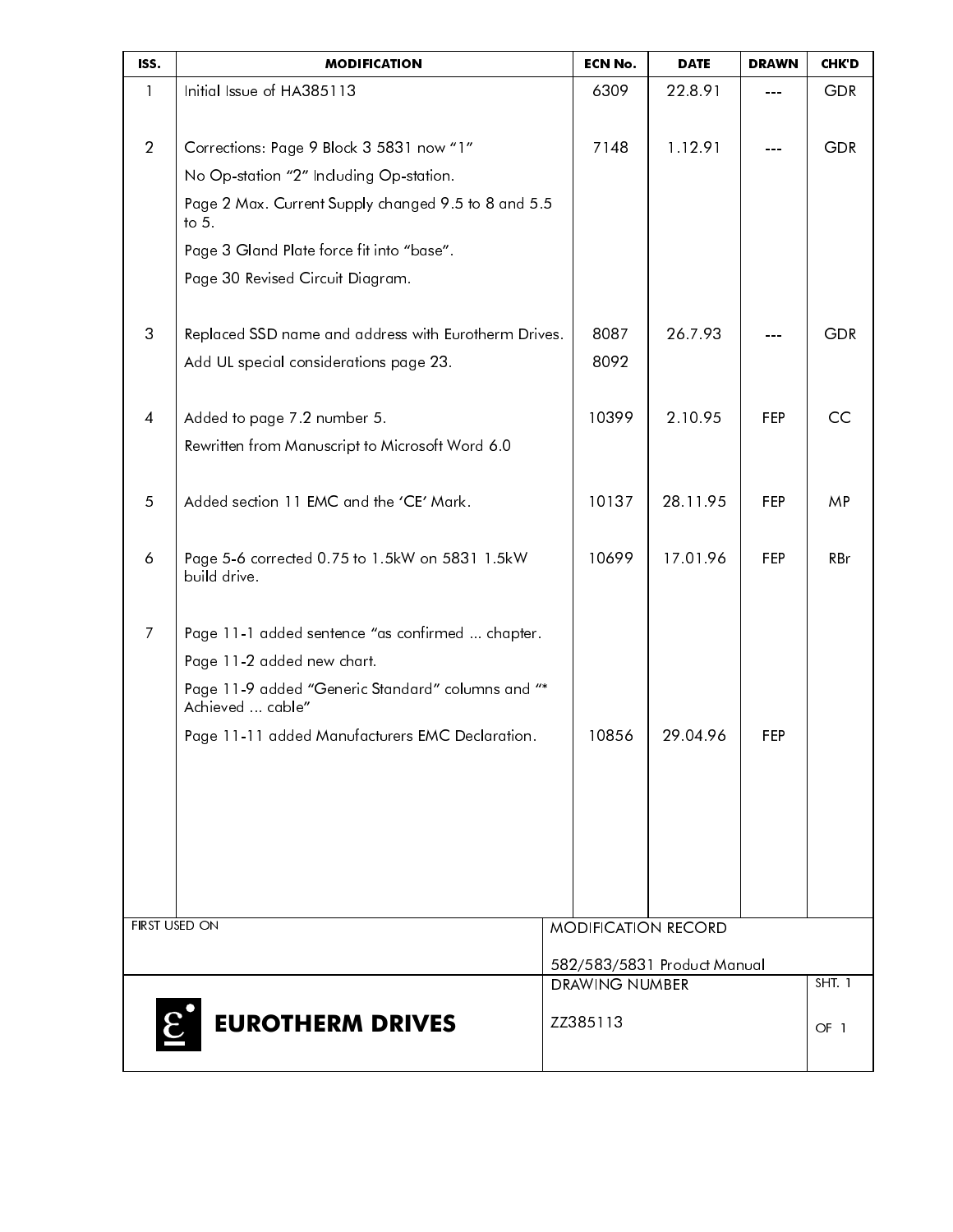# **Chapter 2 Technical Details**

# **ELECTRICAL SPECIFICATIONS**

|                       | 5831<br>N/A      |                  |                  |                      |                  |                              |                |  |  |  |
|-----------------------|------------------|------------------|------------------|----------------------|------------------|------------------------------|----------------|--|--|--|
| <b>PARAMETER</b>      |                  | 582              | 583              |                      | <b>UNITS</b>     |                              |                |  |  |  |
|                       | 0.37kW           | 0.55kW           | 0.75kW           | 1.1kW                | 1.5kW            | $2.2$ kW                     |                |  |  |  |
| <b>INPUT</b>          |                  |                  |                  |                      |                  |                              |                |  |  |  |
| <b>RATINGS</b>        |                  |                  |                  |                      |                  |                              |                |  |  |  |
| <b>Supply Voltage</b> | 220/240          | 220/240          | 220/240          | 220/240              | 220/240          | 220/240                      | Volts AC       |  |  |  |
| 1 or 3-phase          | ± 10%            | ± 10%            | $±10\%$          | ± 10%                | ±10%             | $\pm$ 10%                    |                |  |  |  |
| Max Supply Current    |                  |                  |                  |                      |                  |                              | Amps AC        |  |  |  |
| 1ph                   | $\overline{4}$   | 6                | 8                | 10                   | 15               | 20                           | (RMS)          |  |  |  |
| 3 ph                  |                  | 3.5              | 5                | 6                    | 9                | $12 \,$                      |                |  |  |  |
| Fuse Assembly 1ph     | LA058085<br>U014 | LA058085<br>U014 | LA058085<br>U014 | LA058085<br>U024     | LA058085<br>U024 | LA058085<br>U <sub>024</sub> |                |  |  |  |
| Fuse Assembly 3ph     |                  |                  | LA058085<br>U014 | LA058085<br>U014     | LA058085<br>U014 | LA058085<br>U <sub>024</sub> | 1 per<br>phase |  |  |  |
| Fuse Replacement      | CH430014         | CH430014         | CH430014         | CH430024<br>CH430024 |                  | CH430024                     |                |  |  |  |
| 1ph                   | <b>10A</b>       | 10A              | 10A              | 20A                  | 20A              | 20A                          |                |  |  |  |
| Fuse Replacement      |                  |                  | CH430014         | CH430014             | CH430014         | CH430024                     | 1 per          |  |  |  |
| 3ph                   |                  |                  | <b>10A</b>       | 10A                  | 10A              | 20A                          | phase          |  |  |  |
| Supply Frequency      | 50/60            | 50/60            | 50/60            | 50/60                | 50/60            | 50/60                        | Hz             |  |  |  |
| Power Factor (lag)    | 0.9              | 0.9              | 0.9              | 0.9                  | 0.9              | 0.9                          |                |  |  |  |
| <b>OUTPUT</b>         |                  |                  |                  |                      |                  |                              |                |  |  |  |
| <b>RATINGS</b>        |                  |                  |                  |                      |                  |                              |                |  |  |  |
| Output Ratings        | 220/240          | 220/240          | 220/240          | 220/240              | 220/240          | 220/240                      | Volts AC       |  |  |  |
| Max Output Current    | 2.2              | 3.0              | 4.0              | 5.5                  | 7.0              | 10.0                         | Amps AC        |  |  |  |
| Output Frequency      | $0 - 100 / 120$  | $0 - 100 / 120$  | 0.100/120        | 0.100/120            | 0.100/120        | 0.100/120                    | Hz             |  |  |  |
| Heat Dissipation      | 25               | 40               | 50               | 65                   | 100              | 130                          | Watts          |  |  |  |
| Output Power          | 0.37             | 0.55             | 0.75             | 1.1                  | 1.5              | 2.2                          | kW             |  |  |  |
| Overload              | 150              | 150              | 150              | 150                  | 150              | 150                          | %              |  |  |  |
|                       | 30 <sub>s</sub>  | 30 <sub>s</sub>  | 30 <sub>s</sub>  | 30 <sub>s</sub>      | 30 <sub>s</sub>  | 30 <sub>s</sub>              |                |  |  |  |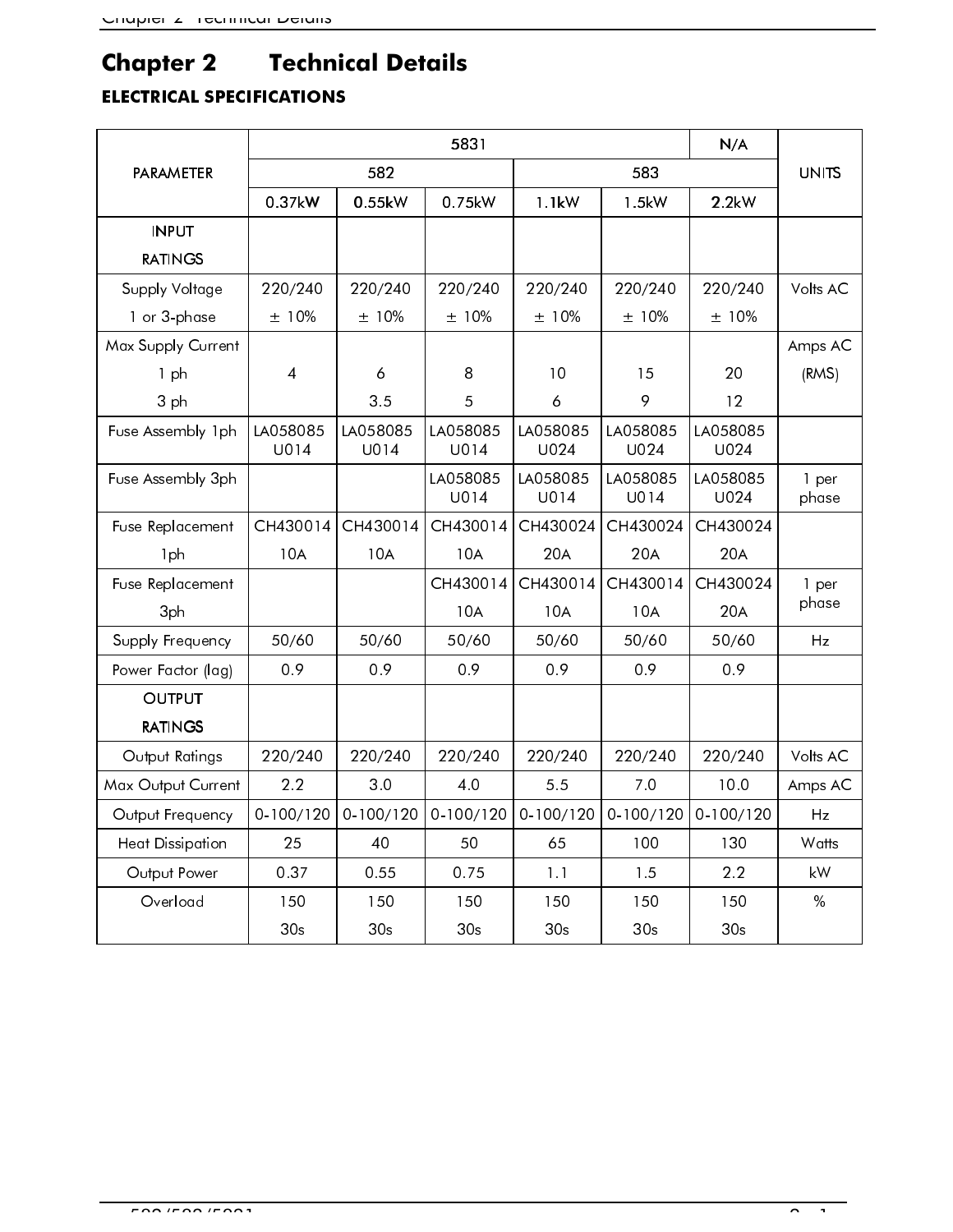### **ENVIRONMENTAL**

| <b>HUMIDITY</b>                        | 85% R.H. at $40^{\circ}$ C (non condensing).                                                 |
|----------------------------------------|----------------------------------------------------------------------------------------------|
| <b>ALTITUDE</b>                        | Above 1000m Derate 1%/100m.                                                                  |
| <b>ATMOSPHERE</b>                      | Non-flammable, non-corrosive and dust free.                                                  |
| <b>OPERATING</b><br><b>TEMPERATURE</b> | 0 to 40 <sup>o</sup> C (Derate 1.5%/Degree above 40 <sup>o</sup> C up to 55 <sup>o</sup> C). |
| 582/583 ENCLOSURE                      | Chassis Mounted either IP00 or IP20.                                                         |
| 5831 ENCLOSURE                         | Panel Mounted IP54.                                                                          |

|                      | Width(mm) | Height(mm) | Depth(mm) | Weight(kg) |
|----------------------|-----------|------------|-----------|------------|
|                      | 163       | 237        | 84        | 1.0(1.2)   |
| $\ddot{\cdot}$       | 170       | 247        | 97        | 1.9(2.1)   |
| $\ddot{\cdot}$       | 170       | 280        | 97        | 2.1(2.3)   |
|                      | 170       | 247        | 117       | 1.9(2.1)   |
| $\ddot{\phantom{a}}$ | 170       | 280        | 117       | 2.1(2.3)   |
| ٠                    | 272       | 250        | 156       | 4.6        |
| $\ddot{\cdot}$       | 272       | 250        | 165       | 5.2        |
|                      | 272       | 250        | 185       | 5.3        |
| ٠                    | 188       | 255        | 150       | 5.5        |
|                      |           |            |           |            |

*Weights in brackets refer to 0.75kW version*

| <b>MOUNTING ORIENTATION</b>                     |   | Vertical                                                                                                                                                                                                                                                                                                                         |
|-------------------------------------------------|---|----------------------------------------------------------------------------------------------------------------------------------------------------------------------------------------------------------------------------------------------------------------------------------------------------------------------------------|
| AIR FLOW CLEARANCE                              |   | 70mm                                                                                                                                                                                                                                                                                                                             |
| <b>POWER TERMINATIONS</b>                       | ÷ | Screw Connectors for 2.5mm wire $582^2$ or $4mm^2$ 583/5831.                                                                                                                                                                                                                                                                     |
| 582 COVER REMOVAL:                              |   | Press small blunt instrument (e.g. screwdriver) into slot in side of<br>cover and pull gently - see HG057848 for slot location.                                                                                                                                                                                                  |
| <b>583 COVER REMOVAL</b>                        |   | Apply sensible pressure to left-hand side of cover until it comes<br>free from lip of side plate. See drawing HG058065F.                                                                                                                                                                                                         |
| 5831 COVER REMOVAL                              |   | Four screws are provided at the corners of the cover when<br>removed the cover can be lifted to allow access to the earth<br>connection.                                                                                                                                                                                         |
| <b>TERMINAL PLATE</b><br><b>REMOVAL 582/583</b> |   | Rotate either the single screw in the centre of the 583 plate, or<br>the two side screws on the 582 to remove and gain access to the<br>terminals and user adjustments.                                                                                                                                                          |
| <b>GLAND PLATE ACCESS</b><br>HOLES 582 ONLY     |   | On the 582 a gland plate (LA057730) can be fixed to the<br>mounting plate to accept 3 x 0.5" NPT conduit connectors, or,<br>using adaptor ring BH058121 in each position, $3 \times M20$ conduit<br>connectors. If a gland plate is used the old terminal plate should<br>be discarded and the new one provided in the kit used. |
| <b>GLAND PLATE ACCESS</b><br>5831               |   | On the 5831 a gland plate is provided as a force fit into base.                                                                                                                                                                                                                                                                  |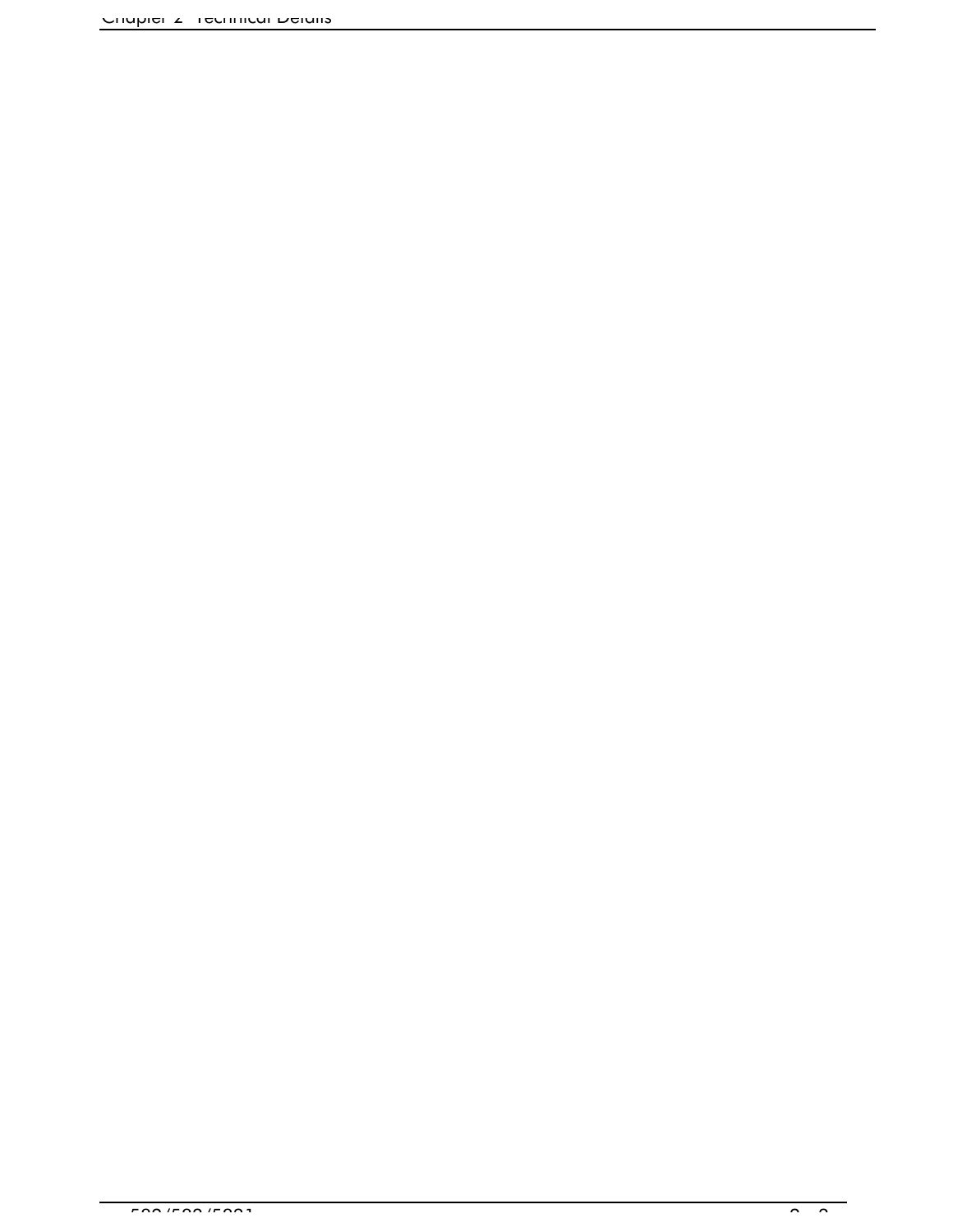# Chapter 3 Outline Drawings

HG057813E 582 IP00 Outline Drawing

HG057848F 582 Manual Outline Drawing

HG058064F 583 IP00 Outline Drawing

HG058065F 583 IP20 Outline Drawing

HG385059F 5831 Outline Drawing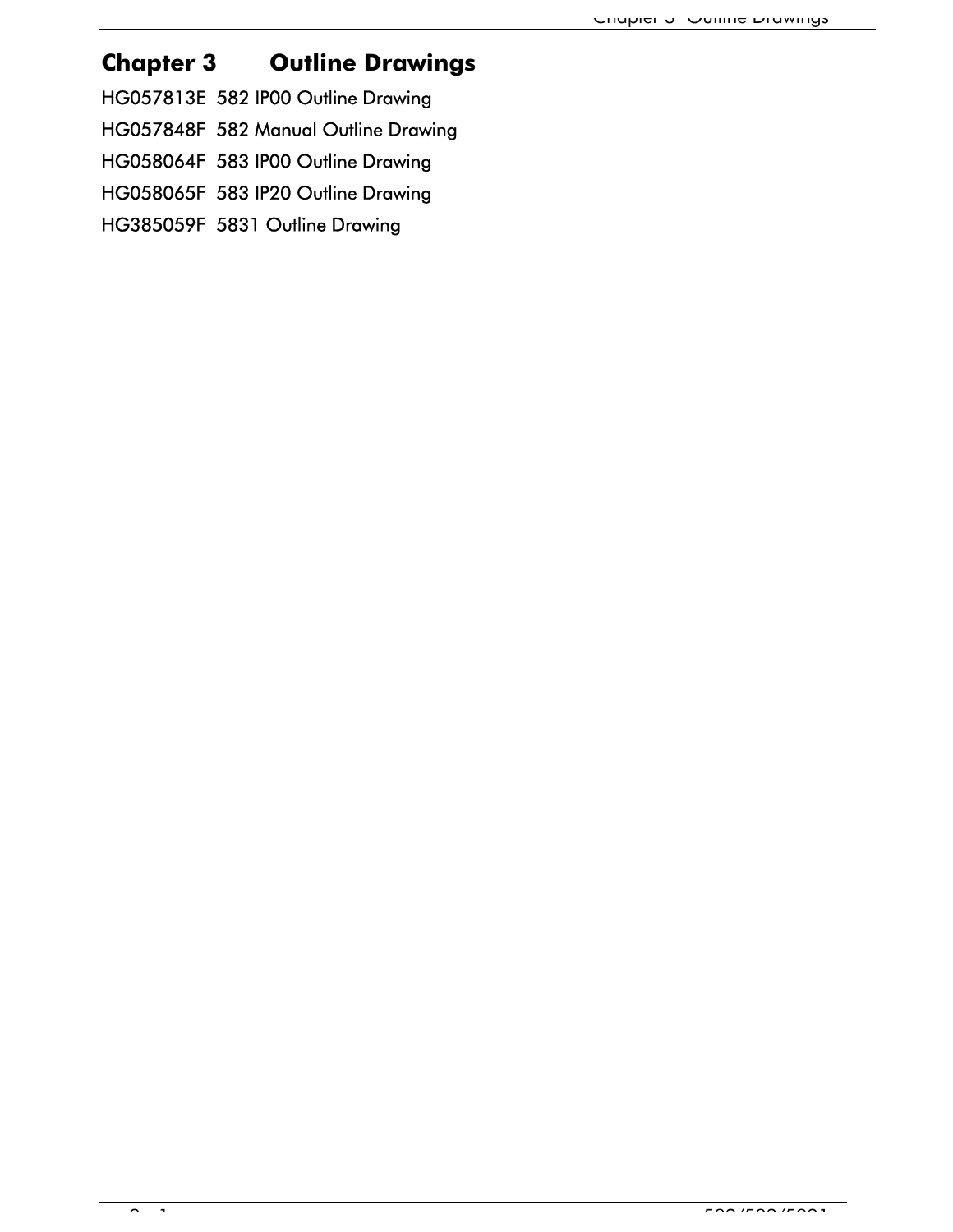# Chapter 4 Product Code

|                | 582                                                 |                                            | 583                                           |                                                     | 5831                                              |                                              |  |
|----------------|-----------------------------------------------------|--------------------------------------------|-----------------------------------------------|-----------------------------------------------------|---------------------------------------------------|----------------------------------------------|--|
| <b>Block 1</b> | product(582)                                        | 3 Digits identifying basic                 | product(583)                                  | 3 Digits identifying basic                          |                                                   | 4 Digits identifying basic<br>product (5831) |  |
| <b>Block 2</b> | output power.                                       | 4 Digits identifying the                   |                                               | 4 Digits identifying the<br>output power.           | output power.                                     | 4 Digits identifying the                     |  |
|                |                                                     | 0375 - 0.375kW                             |                                               | $1100 - 1.1$ kW                                     |                                                   | 0375 - 0.375kW                               |  |
|                |                                                     | 0550 - 0.55kW                              |                                               | 1500 - 1.5kW                                        |                                                   | 0550 - 0.55kW                                |  |
|                |                                                     | 0750 - 0.75kW                              |                                               | $2200 - 2.2$ kW                                     |                                                   | 0750 - 0.75kW                                |  |
|                |                                                     |                                            |                                               |                                                     | $1100 - 1.1$ kW                                   |                                              |  |
|                |                                                     |                                            |                                               |                                                     | 1500 - 1.5kW                                      |                                              |  |
| <b>Block 3</b> | Single digit specifying single<br>or 3-phase input. |                                            |                                               | Single digit specifying single<br>or 3-phase input. | Single digit identifying Op-<br>station.          |                                              |  |
|                |                                                     | 1 - single phase                           | 1 - single phase                              |                                                     | 1- No Op-station                                  |                                              |  |
|                | 3 - three phase                                     |                                            | 3 - three phase                               |                                                     | 2 - Including Op-station                          |                                              |  |
| <b>Block 4</b> | of enclosure.                                       | Single digit specifying type               | Single digit specifying type<br>of enclosure. |                                                     | 2 Digits to indicate option<br>card requirements. |                                              |  |
|                | $0 - IP00$                                          |                                            | $0 - IP00$                                    |                                                     | $00 -$                                            | No option card fitted                        |  |
|                | $1 - IP20$                                          |                                            | $1 - IP20$                                    |                                                     | $01 -$                                            | <b>Current Loop Option</b>                   |  |
|                |                                                     | 2 - IP20 with Op-station                   |                                               | 2 - IP20 with Op-station                            |                                                   | $(4 - 20mA)$                                 |  |
| <b>Block 5</b> | 2 Digits to indicate option<br>card requirements.   |                                            |                                               | 2 Digits to indicate option<br>care requirements.   | 2 Digits identifying special<br>options.          |                                              |  |
|                | $00 -$                                              | No option card fitted                      | $00 -$                                        | No option card fitted                               | $00 -$                                            | No special options                           |  |
|                | $01 -$                                              | <b>Current Loop Option</b><br>$(4 - 20mA)$ | $01 -$                                        | <b>Current Loop Option</b><br>$(4 - 20m)$           |                                                   | 01 - 99 Documented special<br>options        |  |
| <b>Block 6</b> | options                                             | 2 Digits identifying special               | options.                                      | 2 Digits identifying special                        |                                                   |                                              |  |
|                | $00 -$                                              | No special options                         | $00 -$                                        | No special options                                  |                                                   |                                              |  |
|                | $01 - 99$                                           | Documented<br>special options              |                                               | 01 - 99 Documented<br>special options               |                                                   |                                              |  |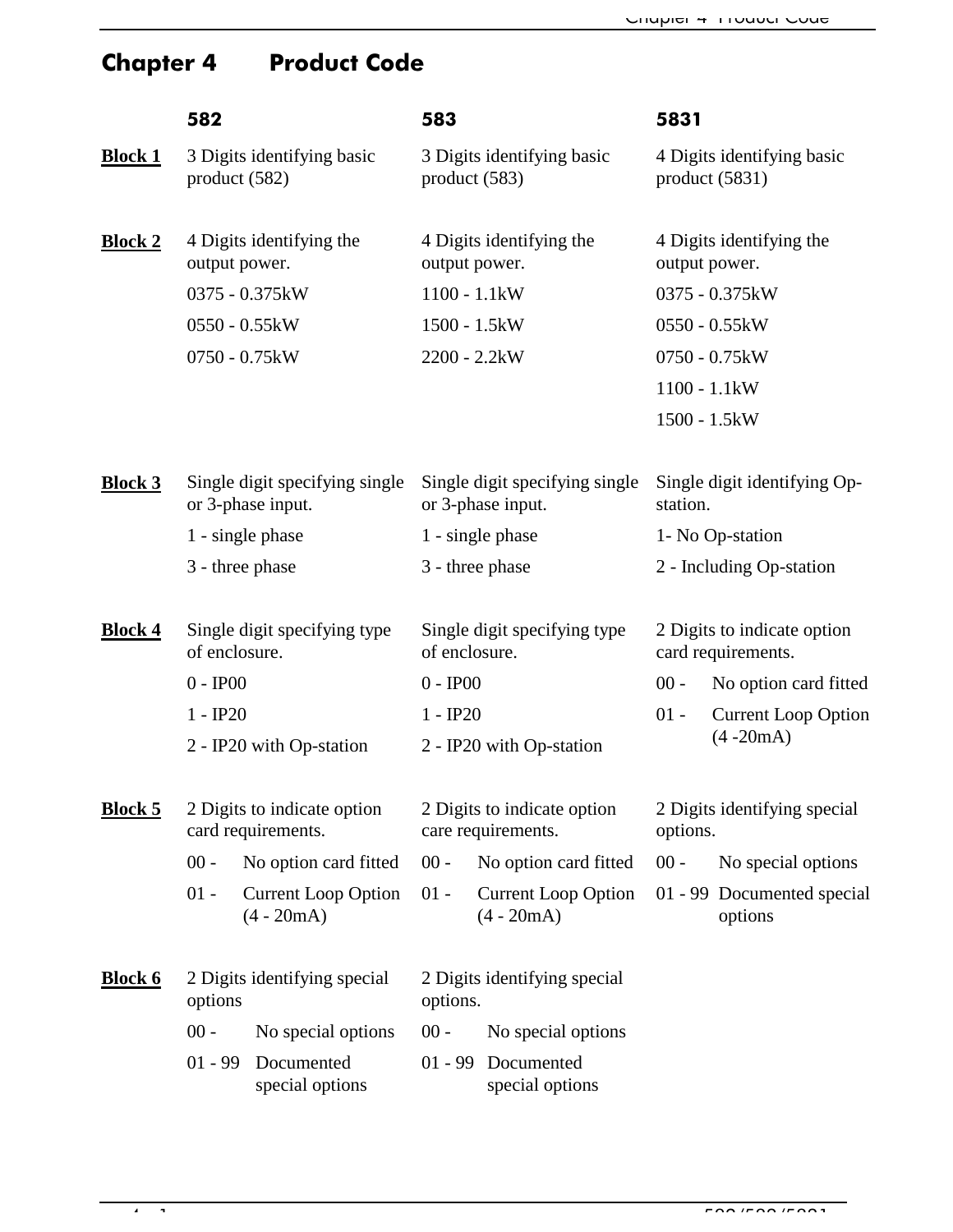# Chapter 5 Terminal Descriptions

### TERMINAL DESCRIPTIONS 582/583

| 1.    | Drive Healthy<br>$(582 \text{ only})$ | $\ddot{\cdot}$ | Open collector transistor output which is pulled low to indicate drive<br>healthy. 250mA maximum at 24V. Connect external 0V to drive 0V<br>(terminal 11).<br>This terminal is not used on the 583. See drive healthy relay terminals |  |  |  |
|-------|---------------------------------------|----------------|---------------------------------------------------------------------------------------------------------------------------------------------------------------------------------------------------------------------------------------|--|--|--|
| 2.    | Run                                   |                | overleaf.<br>Digital input to enable drive: Switch to $+24V$ to enable. Connection via<br>momentary contact may be employed; see diagram number HJ385167D.                                                                            |  |  |  |
| 3.    | Stop                                  |                | Digital input to stop drive: Momentary open circuit to stop. Leave open<br>circuit if single Run switch (on/off) is employed.                                                                                                         |  |  |  |
| 4.    | Direction                             |                | Digital input to control phase rotation: Connect to $+24V$ to reverse<br>direction of motor shaft.                                                                                                                                    |  |  |  |
|       | <b>NOTE</b>                           |                | Digital inputs sink approximately 5mA at 24V.                                                                                                                                                                                         |  |  |  |
| 5.    | $+10V$ Ref                            | $\ddot{\cdot}$ | Precision 10V reference for external potentiometer supply. Maximum<br>loading: 10mA. Short circuit protected.                                                                                                                         |  |  |  |
| 6.    | Speed Setpoint                        |                | Analogue input to control frequency of 3-phase output.<br>0 - 10V represents 0 - 100% motor speed.<br>Nominally 10K potentiometer input.                                                                                              |  |  |  |
| 7.    | 0V Ref                                |                | Zero Volts for analogue references.                                                                                                                                                                                                   |  |  |  |
| 8.    | <b>Ramp Output</b>                    |                | Analogue output representing the output frequency of the drive. 0 - 10V<br>represents 0 - 100/120Hz, depending on position of SW1. Maximum<br>loading: 10mA.                                                                          |  |  |  |
| 9.    | Trim                                  |                | Analogue input which may be used as a local trim of the speed to allow<br>drives to be cascaded from a master reference.                                                                                                              |  |  |  |
|       |                                       |                | $0 - 10V$ represents $0 - 100\%$ speed increase.                                                                                                                                                                                      |  |  |  |
| 10.   | $+24V$ Supply                         |                | Unregulated 24V supply for RUN, STOP, DIRECTION switches. Only<br>20mA available, thus this output is not intended to be used to drive<br>healthy relay.                                                                              |  |  |  |
| 11.   | Gnd                                   |                | Zero volt reference for digital inputs, (RUN, STOP, DIRECTION) and<br>healthy output.                                                                                                                                                 |  |  |  |
| 12.   |                                       |                |                                                                                                                                                                                                                                       |  |  |  |
| 13.   |                                       |                |                                                                                                                                                                                                                                       |  |  |  |
| 14.   | <b>User Option</b><br>Connections     |                | These pins are specified by the option cards and may be used for a 4 -<br>20mA input. serial comms or other specialised functions.                                                                                                    |  |  |  |
| 15.   |                                       |                |                                                                                                                                                                                                                                       |  |  |  |
| 16.   |                                       |                |                                                                                                                                                                                                                                       |  |  |  |
| 17.   |                                       |                | Used to control a 5801 brake unit.                                                                                                                                                                                                    |  |  |  |
| 18.   | $(583 \text{ only})$                  |                | See connection diagram HJ058055.                                                                                                                                                                                                      |  |  |  |
| Hesto |                                       |                | Used to control a 5801 brake unit.                                                                                                                                                                                                    |  |  |  |
| Conn. | $(582 \text{ only})$                  |                | See connection diagram HJ057820.                                                                                                                                                                                                      |  |  |  |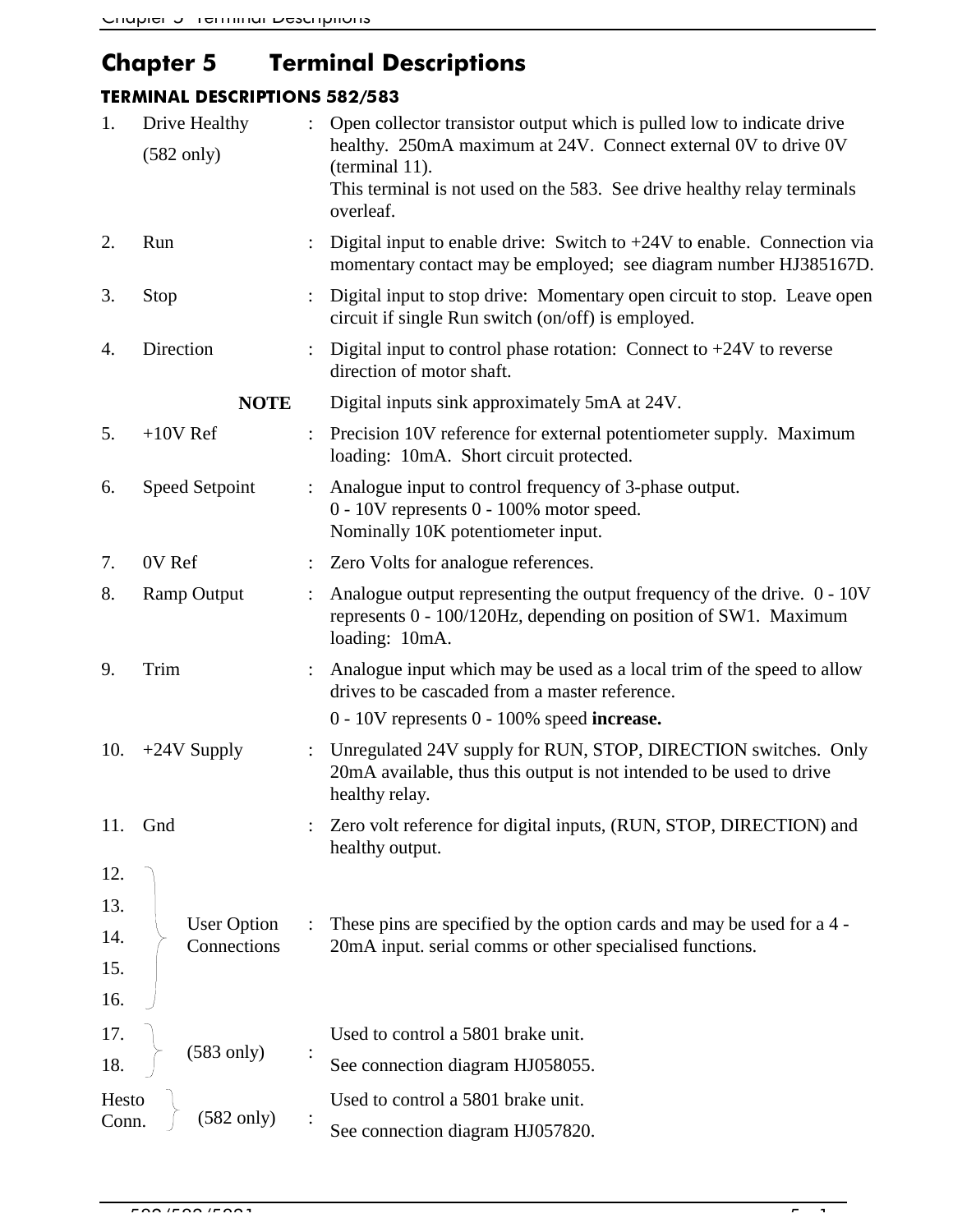All terminals are suitable for  $2.5$ mm<sup>2</sup> wire (12 AWG) recommended tightening torque  $0.5$ Nm (4.5 lb-in).

### **TERMINAL DESCRIPTIONS 5831**

| 1.  | Run                |                | Digital input to enable drive: Switch to $+24V$ to enable. See diagram<br>number HJ385002D.                                                                  |
|-----|--------------------|----------------|--------------------------------------------------------------------------------------------------------------------------------------------------------------|
| 2.  | Stop               | $\ddot{\cdot}$ | Digital input to stop drive: Momentary open circuit to stop. Leave open<br>circuit if single Run switch (on/off) is employed.                                |
| 3.  | Direction          |                | Digital input to control phase rotation: Connect to $+24V$ to reverse<br>direction of motor shaft.                                                           |
|     | <b>NOTE</b>        |                | Digital inputs sink approximately 5mA at 24V.                                                                                                                |
| 4.  | $+10V$ Ref         |                | : Precision 10V reference for external potentiometer supply. Maximum<br>loading: 10mA. Short circuit protected.                                              |
| 5.  | Speed Setpoint     |                | Analogue input to control frequency of 3-phase output.<br>0 - 10V represents 0 - 100% motor speed.<br>Nominally 10K potentiometer input.                     |
| 6.  | 0V Ref             |                | Zero Volts for analogue references.                                                                                                                          |
| 7.  | <b>Ramp Output</b> |                | Analogue output representing the output frequency of the drive. 0 - 10V<br>represents 0 - 100/120Hz, depending on position of SW1. Maximum<br>loading: 10mA. |
| 8.  | Trim               |                | Analogue input which may be used as a local trim of the speed to allow<br>drives to be cascaded from a master reference.                                     |
|     |                    |                | $0 - 10V$ represents $0 - 100\%$ speed increase.                                                                                                             |
| 9.  | $+24V$ Supply      | $\ddot{\cdot}$ | Unregulated 24V supply for RUN, STOP, DIRECTION switches. Only<br>20mA available, thus this output is not intended to be used to drive<br>healthy relay.     |
| 10. | Gnd                |                | Zero volt reference for digital inputs, (RUN, STOP, DIRECTION) and<br>healthy output.                                                                        |
| 11. |                    |                |                                                                                                                                                              |
| 12. |                    |                |                                                                                                                                                              |
| 13. | <b>User Option</b> |                | These pins are specified by the option cards and may be used for a 4 -                                                                                       |
| 14. | Connections        |                | 20mA input. serial comms or other specialised functions.                                                                                                     |
| 15. |                    |                |                                                                                                                                                              |
| 16. |                    |                | Used to control a 5801 brake unit.                                                                                                                           |
| 17. |                    |                | See connection diagram HJ385002.                                                                                                                             |
|     |                    |                |                                                                                                                                                              |

All terminals are suitable for 2.5mm<sup>2</sup> wire (12 AWG) recommended tightening torque 0.5Nm (4.5 lb-in).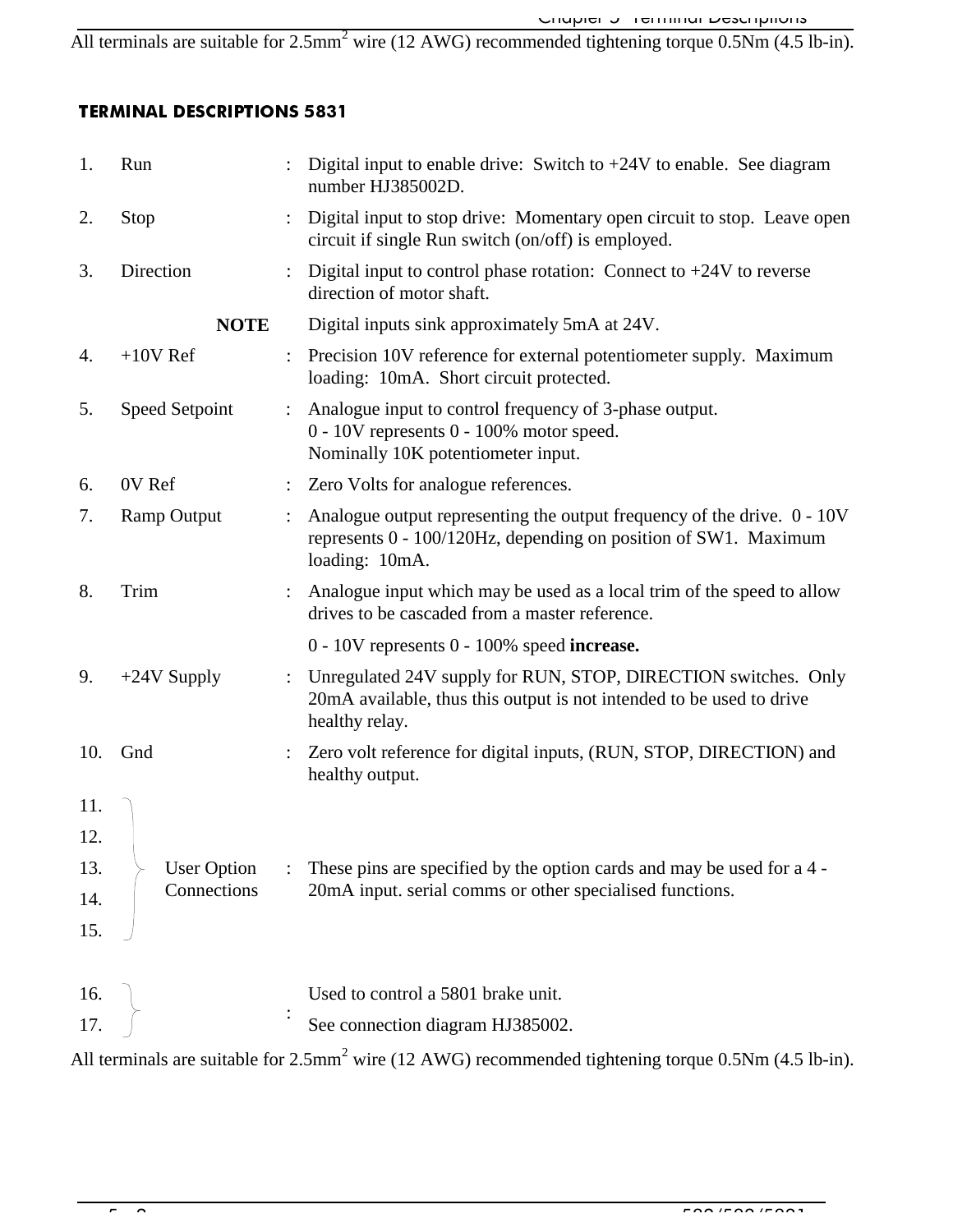#### **POWER TERMINALS**

| 582                      |                                  |                                                                     |
|--------------------------|----------------------------------|---------------------------------------------------------------------|
| <b>Input Terminals</b>   | L1(L)<br>L2(N)<br>L <sub>3</sub> | 220/240V AC $\pm$ 10%<br>Single phase L and N<br>3-phase L1, L2, L3 |
| <b>Brake Connections</b> | $DC +$<br>$DC -$                 | DC Link Positive<br>DC Link Negative                                |
| <b>Motor Connections</b> | $M1$ (U)<br>M2(V)<br>$M3$ (W)    | 3-Phase<br>0 to 220/240V AC<br>0 to 100/120HZ                       |

NOTE: The 582 has no chassis ground except when a gland plate is fitted. Power terminal blocks are suitable for 2.5mm<sup>2</sup> wire (12 AWG) recommended tightening torque 0.5Nm (4.5 lb-in).

| 583                                        |                      |                                  |                                                                     |
|--------------------------------------------|----------------------|----------------------------------|---------------------------------------------------------------------|
| <b>Input Terminals</b>                     | $\ddot{\phantom{a}}$ | L1(L)<br>L2(N)<br>L <sub>3</sub> | 220/240V AC $\pm$ 10%<br>Single phase L and N<br>3-phase L1, L2, L3 |
| <b>Brake Connections</b>                   |                      | $DC +$<br>$DC -$                 | DC Link Positive<br>DC Link Negative                                |
| <b>Health Relay</b><br><b>Health Relay</b> |                      | HEALTH <sup>2</sup>              | Contact rating 3A 250V AC/30V DC                                    |
| <b>Motor Connections</b>                   |                      | $M1$ (U)<br>M2(V)<br>M3(W)       | 3-phase<br>0 to 220/240V AC<br>0 to 100/120Hz                       |

NOTE: The 583 can be grounded at the heatsink. Power Terminal Blocks are suitable for  $4mm^2$  wire (10 AWG) recommended tightening torque 0.5Nm (4.5 lb-in).

### 5831

| <b>Input Terminals</b>                          | L1(L)<br>L2(N)<br>L <sub>3</sub> | 220/240V AC $\pm$ 10%<br>Single phase L and N<br>3-phase L1, L2, L3 |
|-------------------------------------------------|----------------------------------|---------------------------------------------------------------------|
| <b>Motor Connections</b>                        | $M1$ (U)<br>M2(V)<br>M3(W)       | 3-phase<br>$0$ to $220\!/240\mathrm{V}$ AC<br>0 to 100/120Hz        |
| <b>Health Relay</b><br><b>Health Relay</b>      | HEALTH <sup>2</sup>              | Contact rating 3A 250V AC/30V DC                                    |
| <b>Brake Connections</b><br>(Faston Connectors) | $DC +$<br>$DC -$                 | DC Link Positive<br>DC Link Negative                                |

NOTE: The 5831 can be grounded at the base plate. Power terminal blocks are suitable for 4mm<sup>2</sup> wire (10 AWG) recommended tightening torque 0.5Nm (4.5 lb-in).

NOTES: 1. The ground terminal is indicated by the IEC grounding symbol thus:- $\begin{pmatrix} 1 \\ 2 \end{pmatrix}$ 

2. Contacts closed when drive is healthy.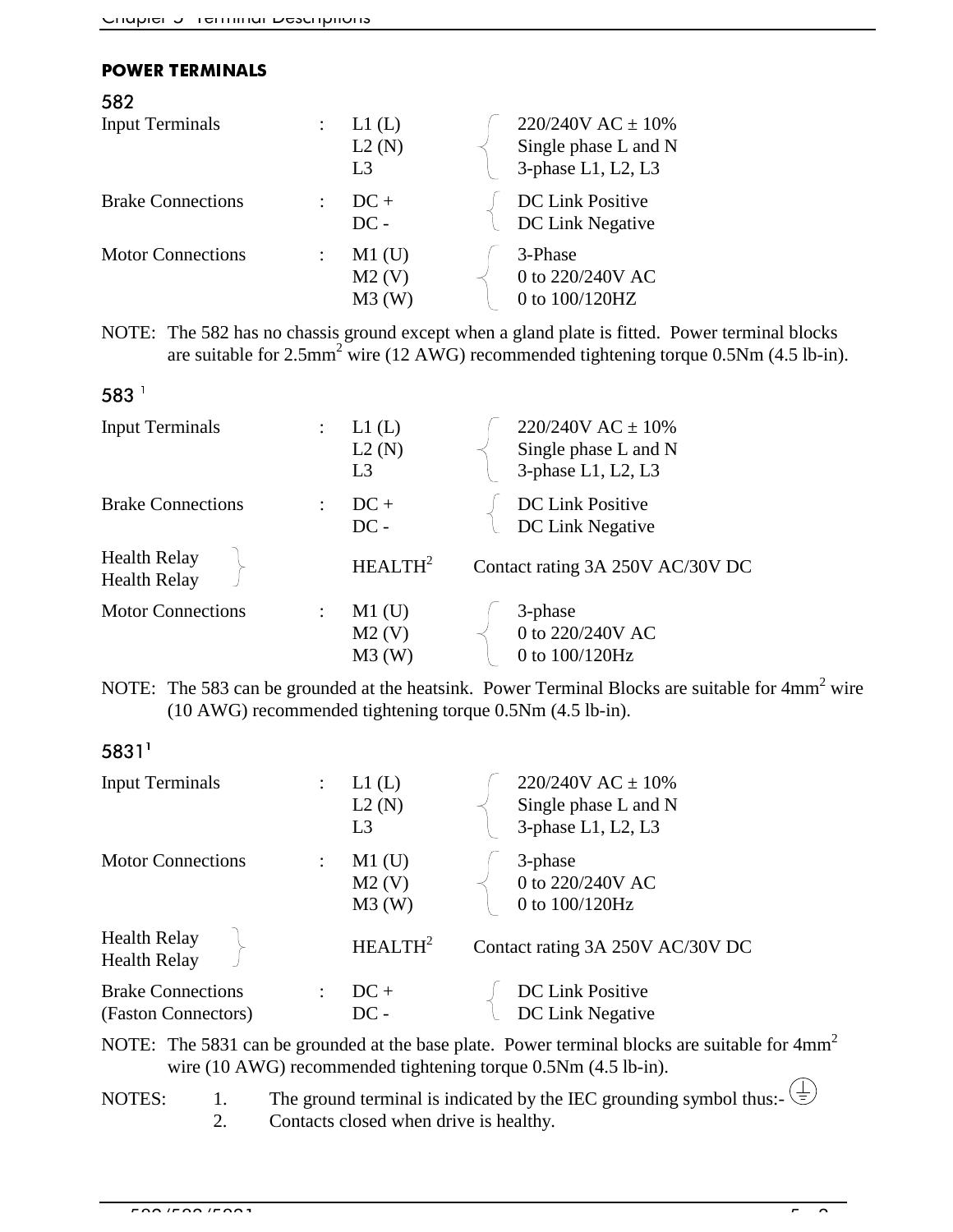### **CUSTOMER ADJUSTMENTS**

| <b>P1</b>      | Low Speed/Frequency Voltage<br><b>Boost</b><br>$\mathbf{V}_\mathbf{B}$ | $\ddot{\cdot}$ | Rotate clockwise to increase the voltage/frequency ratio at<br>low speed; this gives the motor more low speed torque.<br>Excessive adjustment may cause the current limit to be<br>reached and the motor may not turn.                                                                                            |
|----------------|------------------------------------------------------------------------|----------------|-------------------------------------------------------------------------------------------------------------------------------------------------------------------------------------------------------------------------------------------------------------------------------------------------------------------|
| P <sub>2</sub> | <b>Current Limit</b><br>$I\Delta$                                      |                | Rotate clockwise to increase the maximum current available<br>from the drive. If current demand exceeds current limit, the<br>speed/frequency will be reduced to keep the current within<br>this maximum.<br>Adjustment 50% to 150% of rated current.<br>Note: Motor may not turn if turned fully anti-clockwise. |
| <b>P3</b>      | Maximum Speed<br>$N \Delta$                                            |                | Rotate clockwise to increase maximum speed/frequency at<br>which drive will run with 100% speed demand.<br>Adjustment is from 0 - 100/120Hz.<br>In the event of conflict between Minimum and Maximum<br>settings, Maximum will always override.                                                                   |
| <b>P4</b>      | Minimum Speed<br>$N \nabla$                                            |                | Rotate clockwise to increase minimum speed/frequency at<br>which drive will run with zero speed demand.<br>Adjustment is from 0 - 100/120Hz.                                                                                                                                                                      |
| <b>P5</b>      | Ramp Up Time                                                           |                | Rotate clockwise to increase the time taken to ramp up to<br>speed/frequency.<br>Output adjustment range is either 0.1 - 4 seconds or 2.5 -<br>100 seconds depending upon position of switch 4.                                                                                                                   |
| <b>P6</b>      | Ramp Down Time                                                         |                | Rotate clockwise to increase the time taken to ramp down to<br>speed/frequency.<br>Output adjustment range is either 0.1 - 4 seconds or 2.5 -<br>100 seconds depending upon position of switch 5.                                                                                                                 |

### WARNING

THE SIX TRANSISTOR HEATSINKS OF THE 582 ARE LIVE. CARE SHOULD BE TAKEN WHEN MAKING ADJUSTMENTS TO AVOID CONTACT WITH THESE PARTS.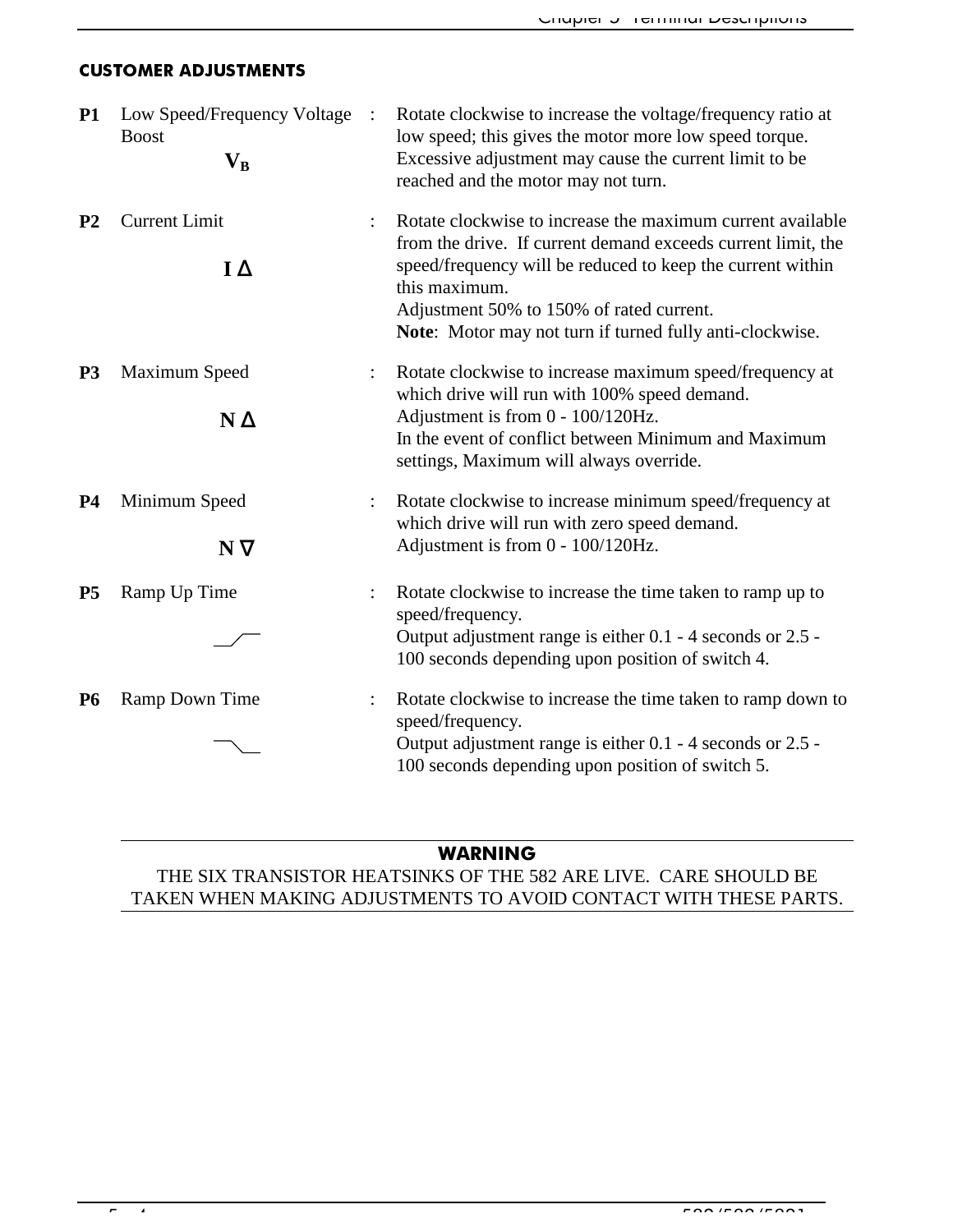### **OPTION SWITCHES**

Switch positions are only read at power-on, so if any adjustment of switches is required, the power must be removed before doing so.

| SW1                      | (OFF)                    | <b>Base Frequency</b>  | $\ddot{\cdot}$                   | 50Hz                                                      |
|--------------------------|--------------------------|------------------------|----------------------------------|-----------------------------------------------------------|
|                          | (ON)                     |                        | $\ddot{\cdot}$                   | $60\mathrm{Hz}$                                           |
| SW <sub>2</sub><br>(OFF) | SW <sub>3</sub><br>(OFF) | <b>Normal</b>          |                                  | V<br>Max Speed<br>Min Speed                               |
| SW <sub>2</sub><br>(OFF) | SW <sub>3</sub><br>(ON)  | <b>Linear</b>          |                                  | F<br>$2\mathsf{F}$<br>V                                   |
|                          |                          |                        |                                  | Max Speed<br>Min Speed<br>$\frac{1}{F}$<br>$\frac{1}{2F}$ |
| SW <sub>2</sub><br>(ON)  | SW <sub>3</sub><br>(OFF) | Fan Law                |                                  | $\sf V$<br>Max Speed<br>Min Speed<br>Ė<br>2F              |
| SW <sub>2</sub><br>(ON)  | SW <sub>3</sub><br>(ON)  | <b>Reserved</b>        |                                  |                                                           |
| SW <sub>4</sub>          | (OFF)<br>(ON)            | <b>Ramp Up Range</b>   | $\ddot{\cdot}$<br>$\ddot{\cdot}$ | $0.1 - 4$ sec<br>2.5 - 100 sec to base freq.              |
| SW <sub>5</sub>          | (OFF)<br>(ON)            | <b>Ramp Down Range</b> |                                  | $0.1 - 4$ sec<br>2.5 - 100 sec to base freq.              |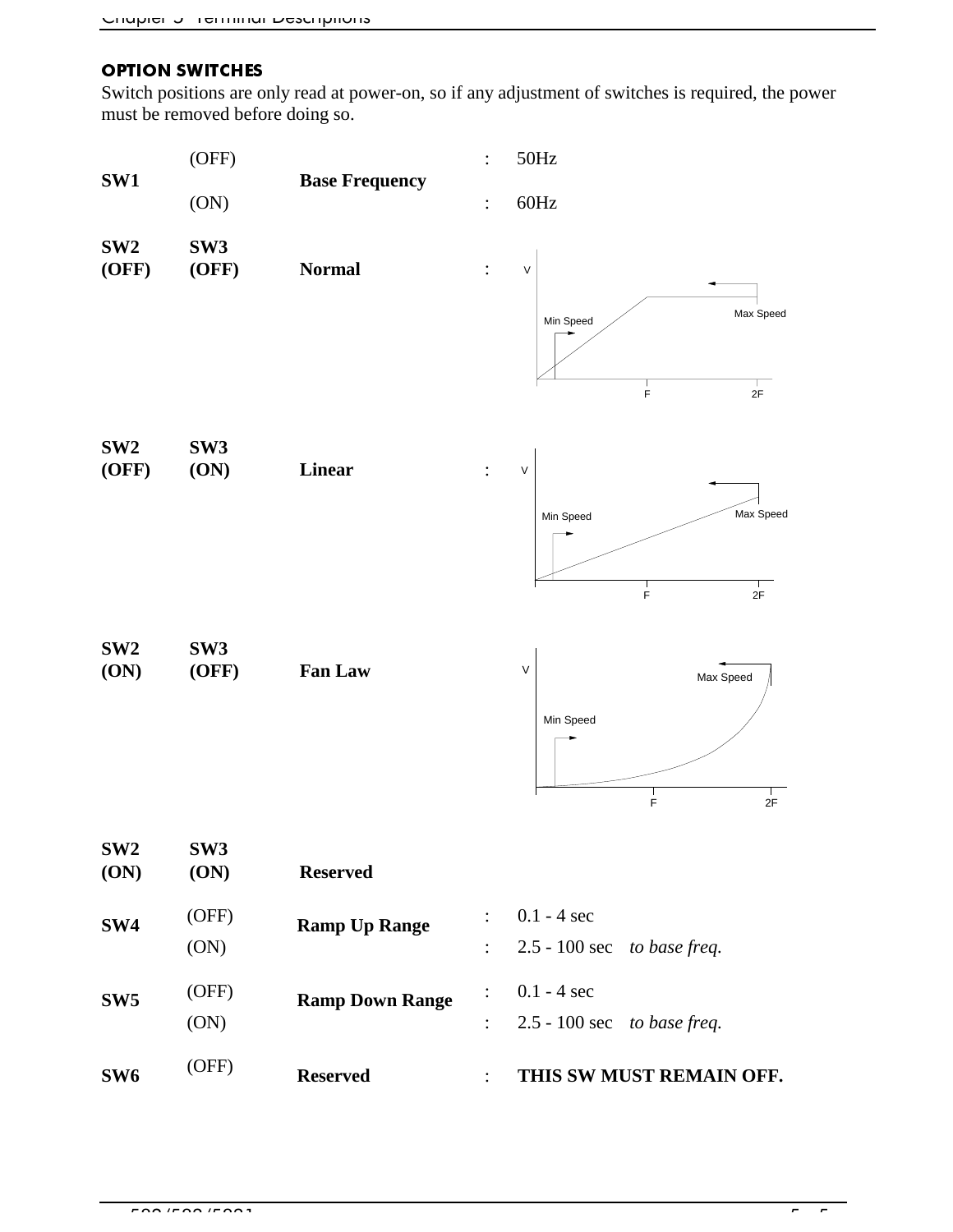| SW7           | SW <sub>8</sub> |                      |                |                                     |              |                                                   |
|---------------|-----------------|----------------------|----------------|-------------------------------------|--------------|---------------------------------------------------|
| (OFF)         | (OFF)           |                      |                | Coast to Stop.                      |              |                                                   |
| (OFF)         | (ON)            |                      |                | Ramp down to Stop.                  |              |                                                   |
| (ON)          | (OFF)           | <b>Stopping Mode</b> |                |                                     |              | Ramp to zero followed by 2 sec DC holding pulse.  |
| (ON)          | (ON)            |                      |                | DC Injection Braking. (See Note 2). |              |                                                   |
| SW9           |                 | <b>Ramp Hold</b>     | $\ddot{\cdot}$ |                                     |              | This switch should normally be off. (See Note 3). |
| <b>SW10</b>   | <b>SW11</b>     | <b>SW12</b>          |                | <b>Power</b>                        | <b>Drive</b> |                                                   |
| (OFF)<br>(ON) |                 |                      | $\ddot{\cdot}$ | Output<br>0.37kW<br>0.55kW          | 582          | $0.37/0.55$ kW <sup>1</sup>                       |
| (OFF)<br>(ON) |                 |                      | $\ddot{\cdot}$ | 0.55kW<br>0.75kW                    | 582          | 0.55/0.75kW <sup>1</sup>                          |
| (OFF)         | (OFF)           | (ON)                 |                | 0.75kW                              |              |                                                   |
| (ON)          | (OFF)           | (ON)                 |                | 1.1kW                               | 583          | $1.1/1.5$ kW <sup>1</sup>                         |
| (ON)          | (ON)            | (ON)                 |                | 1.5kW                               |              |                                                   |
| (OFF)         | (ON)            | (OFF)                | $\ddot{\cdot}$ | 1.5kW                               | 583          | $1.5/2.2$ k $W1$                                  |
| (ON)          | (ON)            | (OFF)                |                | 2.2kW                               |              |                                                   |
| (OFF)         | (OFF)           | (ON)                 |                | 0.37kW                              |              |                                                   |
| (ON)          | (OFF)           | (ON)                 |                | 0.55kW                              | 5831         | 0.75kW <sup>1</sup>                               |
| (ON)          | (ON)            | (ON)                 |                | 0.75kW                              |              |                                                   |
| (OFF)         | (OFF)           | (ON)                 |                | 0.75kW                              |              |                                                   |
| (ON)          | (OFF)           | (ON)                 |                | 1.1kW                               | 5831         | 1.5kW <sup>1</sup>                                |
| (ON)          | (ON)            | (ON)                 |                | 1.5kW                               |              |                                                   |

#### NOTES:

- 1. Controllers are shipped with switches set to the lower rating. Set switches to the required rating before use. Setting of the switches on the 583 1.1/1.5kW version to 2.2kW will cause damage and invalidate the warranty.
- 2. DC injection braking may be selected by setting switches 7 and 8 to the 'on' position. When a stop command is received, the drive will apply a low frequency braking current to the motor, until the shaft is almost at a standstill. The amount of braking is controlled by the current limit setting.

DC current is then applied for a short time, to bring the shaft finally to a standstill. This is controlled by the boost adjustment.

3. To achieve very fast ramp up rates, e.g., 0.1 seconds, it may be necessary to set this switch to 'on'.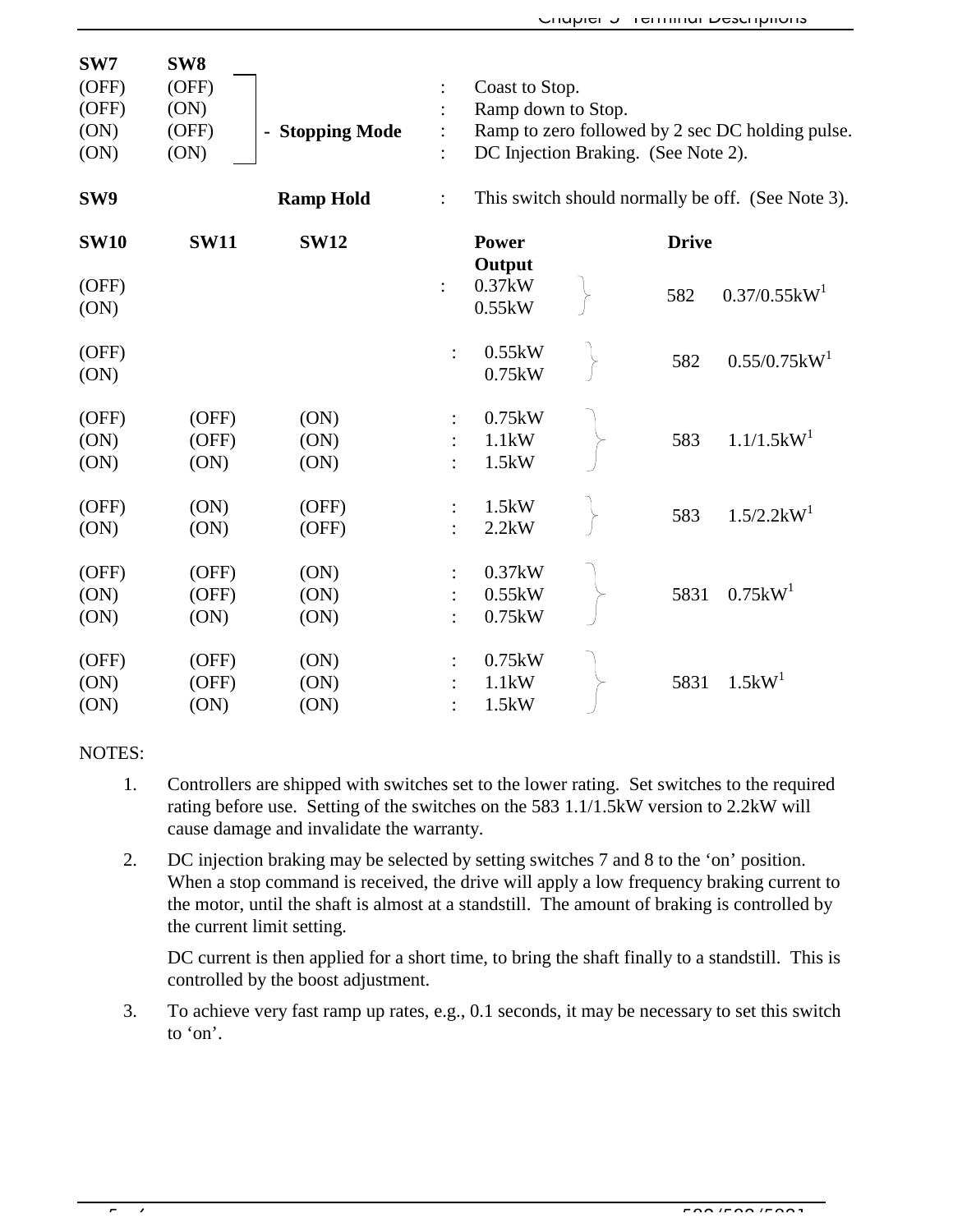# Chapter 6 Diagnostics

| LED <sub>1</sub><br>LED <sub>2</sub> | Power On<br><b>Status</b>                                                                           | $\ddot{\cdot}$<br>$\ddot{\cdot}$                        | Illuminated when power is present on drive.<br>Illuminated when drive is healthy and running;<br>off when drive is healthy and disabled.<br>Alarm conditions are indicated via an optical<br>code flash sequence:                                                                                                                    |
|--------------------------------------|-----------------------------------------------------------------------------------------------------|---------------------------------------------------------|--------------------------------------------------------------------------------------------------------------------------------------------------------------------------------------------------------------------------------------------------------------------------------------------------------------------------------------|
|                                      | Instantaneous overcurrent<br>DC link overvoltage<br>Ixt overload<br>Motor stalled<br>Ixt integrator | $\ddot{\cdot}$<br>:<br>$\ddot{\cdot}$<br>$\ddot{\cdot}$ | 2 flashes followed by pause.<br>3 flashes followed by pause.<br>4 flashes followed by pause.<br>5 flashes followed by pause.<br>Status LED flashing but drive still running<br>indicates that Ixt integrator is operating. The<br>drive will remain running only for a limited<br>period of time depending on the level of overload. |
| LED3                                 | Healthy                                                                                             | $\ddot{\cdot}$                                          | Illuminated when drive is healthy.<br>Off in any alarm conditions.                                                                                                                                                                                                                                                                   |

**NOTE:** The LED on the left of the drive indicates that there is still charge on the DC link capacitor. While this LED is illuminated danger of electric shock exists. No work must be carried out on the drive in this condition.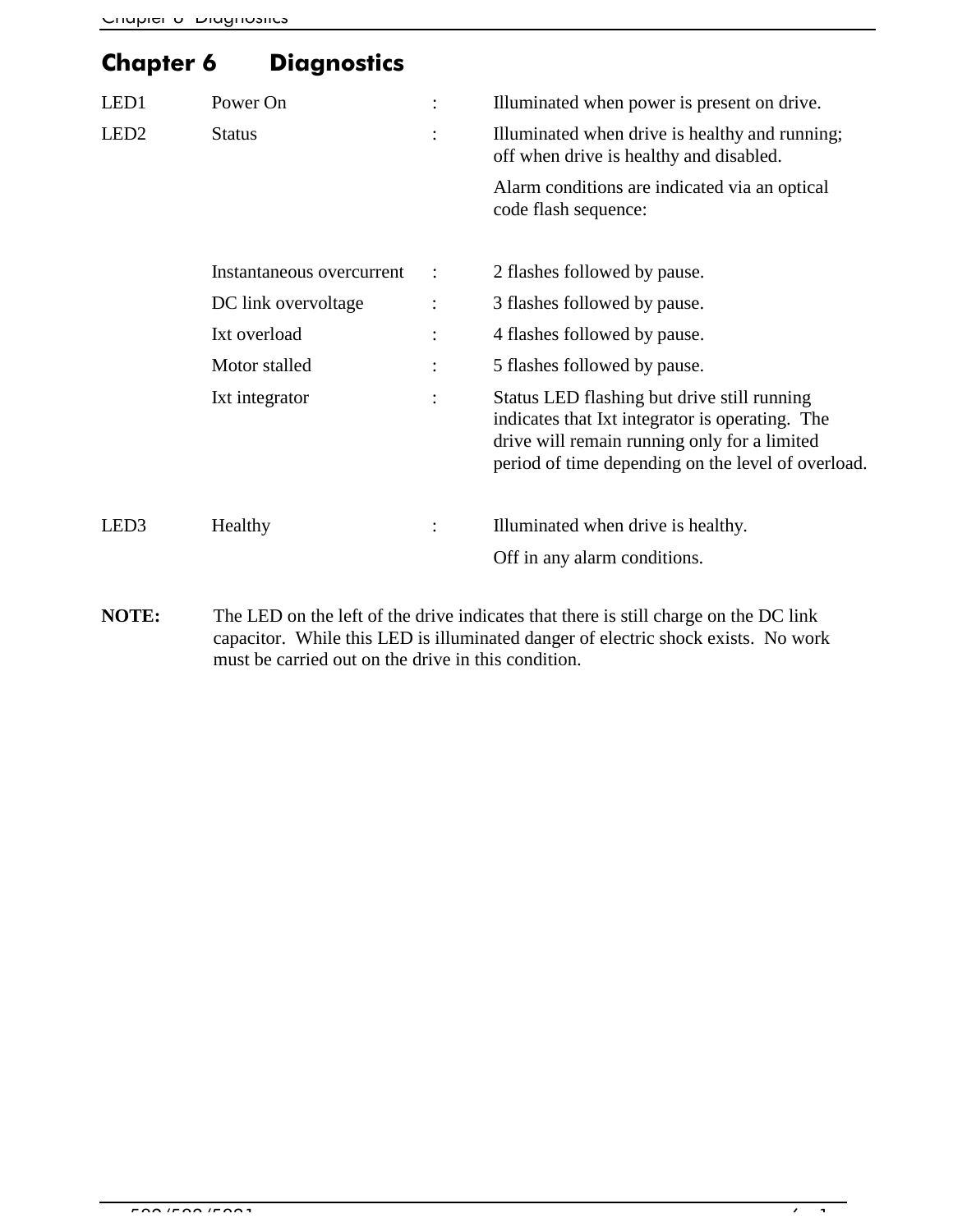### Chapter 7 **Installation Information**

Before connecting AC supply to this equipment.

- 1. Ensure good airflow over heatsink. Maintain clearance above and below controller to 70mm.
- 2. Operating temperature range 0 to  $+40^{\circ}$ C.
- 3. Protect from airborne pollutants.
- 4. Avoid vibration.

### **MOTOR**

- 1. Ensure motor is mechanically secure and mounted according to manufacturers specifications and practice.
- 2. Ensure that motor is connected for 220/240V 3-phase operation.
- 3. Check obstructions in motor vents to maintain cooling air path.
- 4. Auxiliary cooling must be provided for motor if constant torque is required and low speed operation is possible, see motor manufacturers derating specification.
- 5. Ensure motor is free to rotate and that pulleys and couplings are correctly aligned.
- 6. Ensure transit damage has not occurred to motor windings or connections. Disconnect the controller before carrying out electrical measurements e.g., insulation resistance.

### WIRING

- 1. For EMC installation refer to the section "EMC and the CE Mark".
- 2. For information on the wiring of the controllers refer to:
	- a) 582 HJ057820
	- b) 583 HJ058055
	- c) 5831 HJ385002

A general purpose diagram of momentary start/stop is given in diagram HJ385167.

- 3. Control cabling 0.75 sq.mm. minimum.
- 4. Power cable to be minimum 300V AC rated at 1.1 x controller current.
- 5. HRC fuses or circuit breakers of the correct rating are recommended for incoming supply protection.
- 6. Isolated control wiring should not be run close to the power cabling. If screened cables are used (recommended on setpoints and meters) connect screens to earth only at controller end.
- 7. Eurotherm Drives supply fuse assemblies which can be bulkhead mounted and also act as convenient supply isolators. For fuse part numbers refer to Electrical Specification on page 2-1. If preferred circuit breakers of appropriate rating may also be used as an alternative to fuses.
- 8. A cable assembly Eurotherm Drives reference LA056140 is required when connecting the 582 to the 5801 Brake Unit. The cable assembly consists of an insulation displacement connector and a twisted pair of red and black cable. The insulation displacement connector fits into the socket SK1 on the 582 and the red and black cable end connect to the 5801. The red cable connects to D+, the black cable to D-.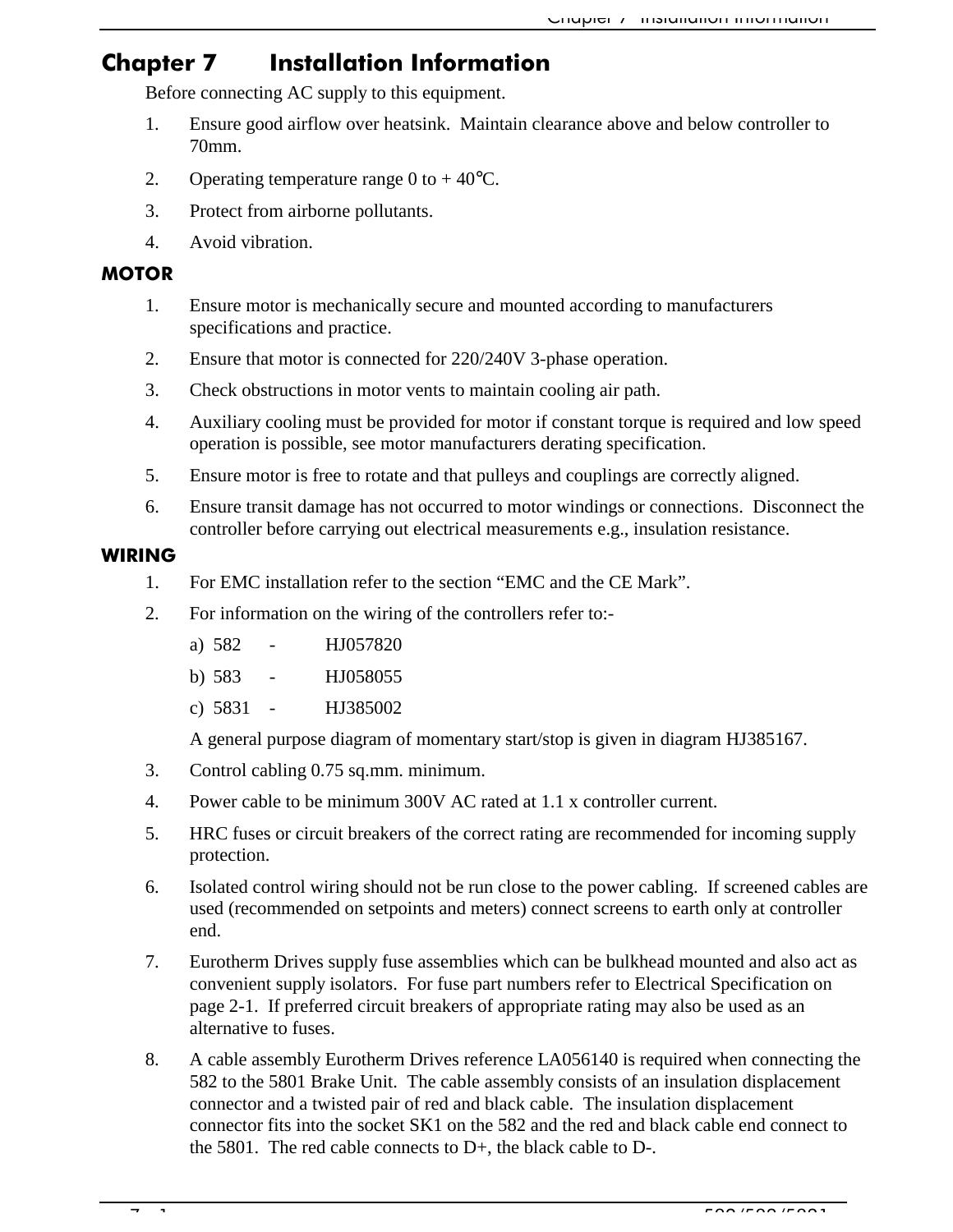#### **SPECIAL CONSIDERATIONS FOR UL COMPLIANCE**

- 1. Power Cabling to be rated at 1.25 x controller current.
- 2. An external running motor overload protective device must be provided by the installer. This device may be:
	- i) A motor thermistor monitoring motor temperature.
	- ii) A thermal overload monitoring motor current.
	- iii) Any device which is considered adequate by the installer or local inspector to comply with the National Electric Code and/or local code requirements.
- 3. Where a protective ground terminal is provided as indicated by the IEC grounding symbol, the controller should be grounded via a cable of suitable rating as defined by the National Electric Code.
- 4. Class T Branch Circuit fuses rated at 20A for 1.1 and 1.5kW controllers and 30A for 2.2kW controllers must be provided by the installer.
- 5. 583 Products are suitable for use on a circuit capable of delivering not more than 5000 RMS symmetrical amperes, 240 volts maximum.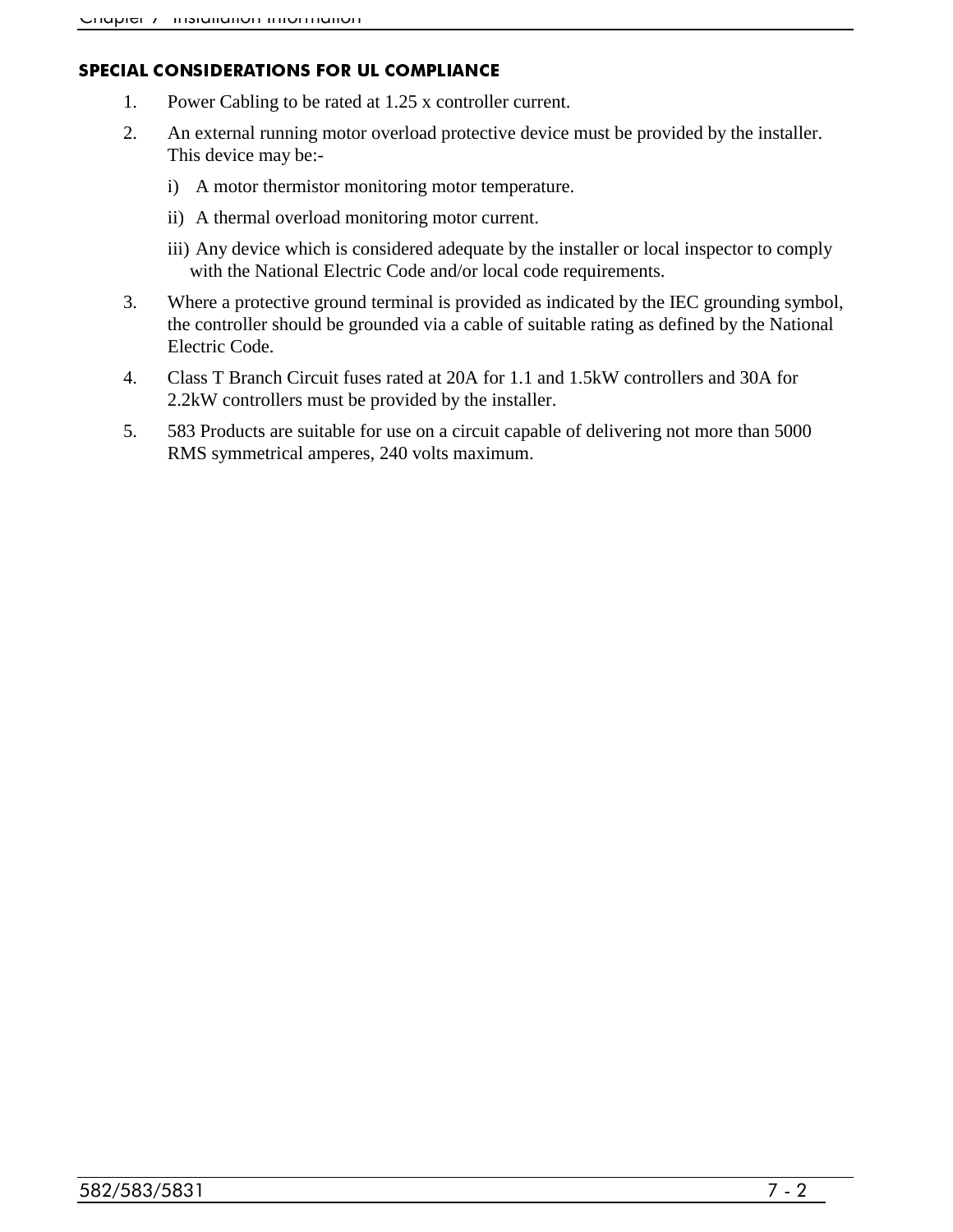## Chapter 8 Basic Setting Up Procedure BEFORE ATTEMPTING TO CONNECT POWER, CAREFULLY CHECK

- 1. Main power supply voltage is correct.
- 2. Motor is of correct voltage rating and is connected in either star or delta as appropriate.
- 3. All external wiring circuits:-

Power connections

Control connections

Motor connections

NOTE:- Completely disconnect the controller before point to point checking with a buzzer or when checking insulation with a meggar.

- 4. Check for damage to equipment.
- 5. Check for loose ends, clippings, drilling swarf, etc., lodged in the drive or ancillary equipment.
- 6. If possible check that the motor can be turned freely and that cooling fan is intact and free of obstructions.

### **CAUTION**

- 1. That rotation of the motor in either direction will not cause damage.
- 2. That nobody else is working on another part of the equipment and will be affected by powering up.
- 3. That other equipment will not be adversely affected by powering up.

### **PREPARATION**

- 1. Prevent application of the main power supply by removal of the supply fuses or isolate via supply circuit breaker.
- 2. Disconnect the load from the motor shaft, if possible.
- 3. Check switch selection:-

| SW <sub>1</sub>                    | Supply Frequency 50/60Hz. |
|------------------------------------|---------------------------|
| SW <sub>2</sub><br>SW <sub>3</sub> | V/F Characteristics.      |
| SW4                                | Up Ramp.                  |
| SW <sub>5</sub>                    | Down Ramp Range.          |
| SW <sub>6</sub>                    | <b>OFF</b>                |
| SW7<br>SW <sub>8</sub>             | <b>Stopping Mode</b>      |
| SW9                                | OFF                       |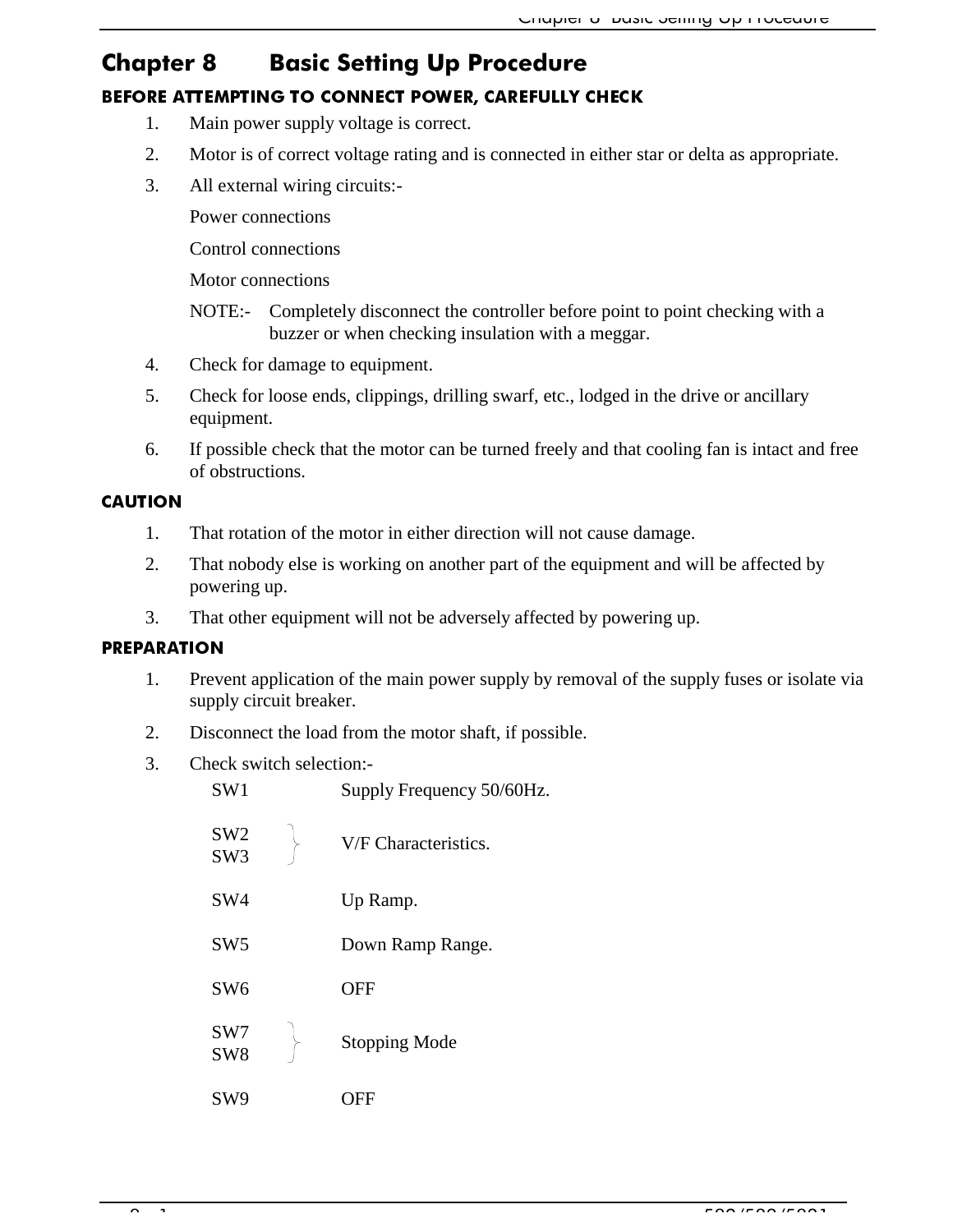| SW10<br>SW11<br><b>Power Rating</b><br>SW12<br>each power rating. | Controllers are shipped from Eurotherm Drives<br>with switches set to the lower power rating for |
|-------------------------------------------------------------------|--------------------------------------------------------------------------------------------------|
|-------------------------------------------------------------------|--------------------------------------------------------------------------------------------------|

4. Pots are set:-

| P1             | <b>Boost</b>         | Anticlockwise | (no boost)                 |
|----------------|----------------------|---------------|----------------------------|
| P <sub>2</sub> | <b>Current Limit</b> | Clockwise     | (full current)             |
| P <sub>3</sub> | Maximum Speed        | Mid           | (approximately base speed) |
| P4             | Minimum Speed        | Anticlockwise | (zero minimum speed)       |
| P <sub>5</sub> | Ramp Up              | Clockwise     | (slow ramp)                |
| P6             | Ramp Down            | Clockwise     | (slow ramp)                |

- 5. Check external run contacts are open.
- 6. Check external setpoints are all zero.

### **POWER ON**

Once all the proceeding steps are completed and understood, the supply fuses/circuit breaker may be replaced and power applied to the drive. Although fairly general, the following assumes a single drive and motor configuration.

- 1. At switch on the "Power ON" (LED 1) should illuminate as should DC Link charged LED.
- 2. Close RUN contact, either give drive small speed demand via speed potentiometer or rotate slightly clockwise minimum speed potentiometer. Motor should rotate slowly.

If motor rotates in wrong direction either:- Swap two of the output phases (U, V, W).

Close direction switch.

Power down and hard wire terminal 4 to

terminal 10.

- 3. With speed potentiometer set to zero set minimum speed to desired minimum running speed of motor.
- 4. On applications where high starting torque is required increase of low voltage BOOST may be necessary. Excessive adjustment may cause drive to trip on over current and will cause motor to overheat if left running in this condition.
- 5. Set speed potentiometer to 100% and either increase or decrease maximum speed potentiometer to set maximum running speed of the motor.
- 6. By varying the speed demand potentiometer the ramp times may be set by adjustment of Ramp Up/Down potentiometers.
- 7. If Ramp down times cannot be achieved without the drive tripping on over voltage alarm, then a 5801 brake unit must be fitted.
- 8. Stopping modes may be selected via SW7 and SW8. Power must be removed before this adjustment is made.
- 9. If the motor used is rated below the rating of the inverter a reduction in current limit (anticlockwise adjustment of P2) will give electronic protection of the motor, and a crude form of torque limit. If more than one motor is used, each must be protected via an appropriate overload.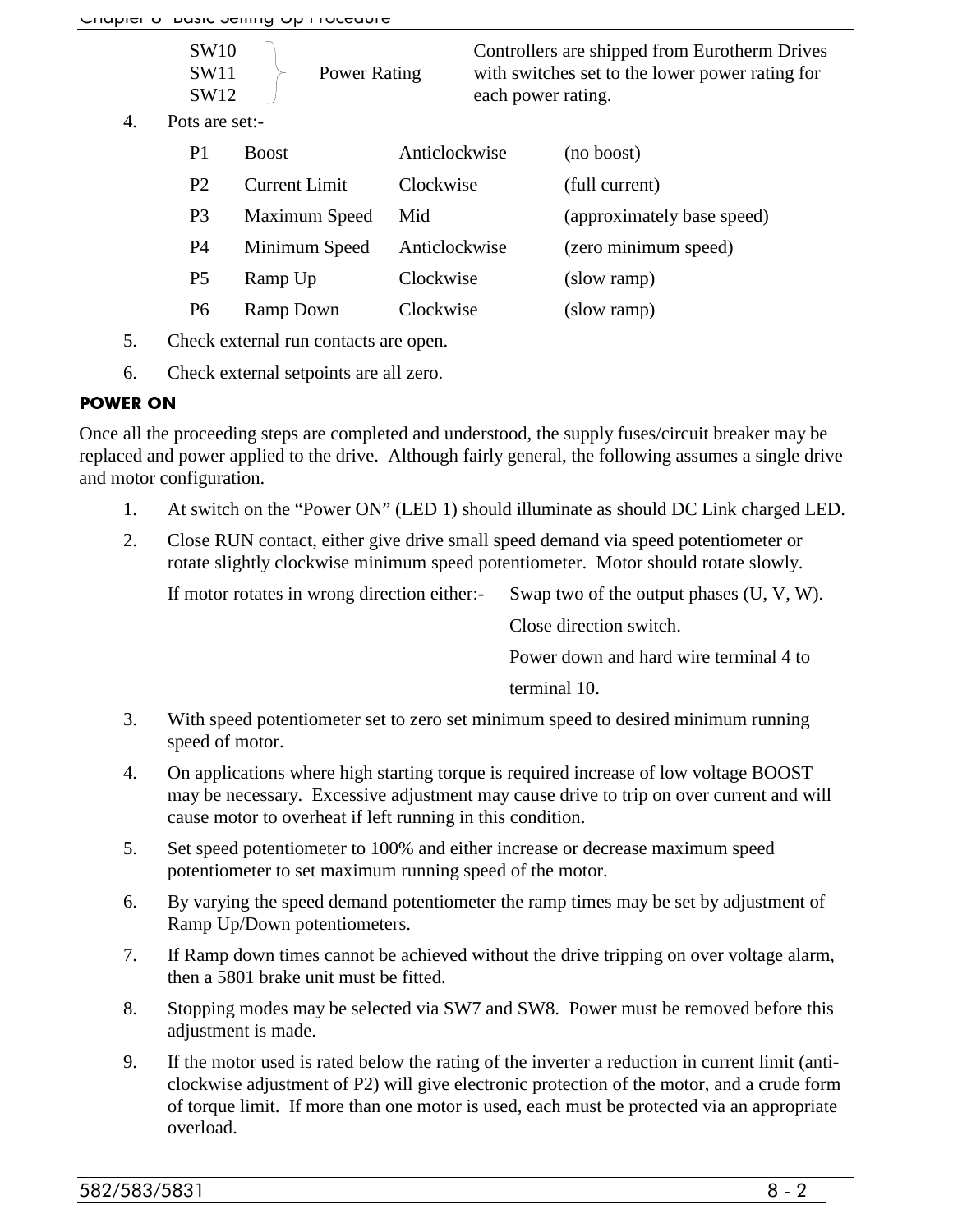#### **APPLICATION NOTES AND HINTS**

- 1. Always use gold flash relays, or others designed for low current operation (5mA) on all control wiring.
- 2. Use screened cable on all control wiring.
- 3. Place control and power wiring in different ducts.
- 4. Isolation between inverter and motor may be employed although it is recommended that this is operated when motor is stationary or in emergencies only. Note that dangerous voltages are present within the drive for a few minutes after the power is removed.
- 5. Occasionally a motor line-choke (582 CO055930) (583 CO055931) is recommended to prevent nuisance over-current tripping when motor cables exceed 20m in length. 20m is a nominal length; some installations may be better, others worse.
- 6. All power factor correction equipment must be removed from the motor before an inverter can be used.
- 7. Motors with low efficiency and small  $\cos \theta$  (power factor) should be avoided since they require a larger KVA rated inverter to produce the correct shaft kW.
- 8. On applications where synchronous, slip ring, pole change or brake motors are used, please consult with Eurotherm Drives Limited prior to installation.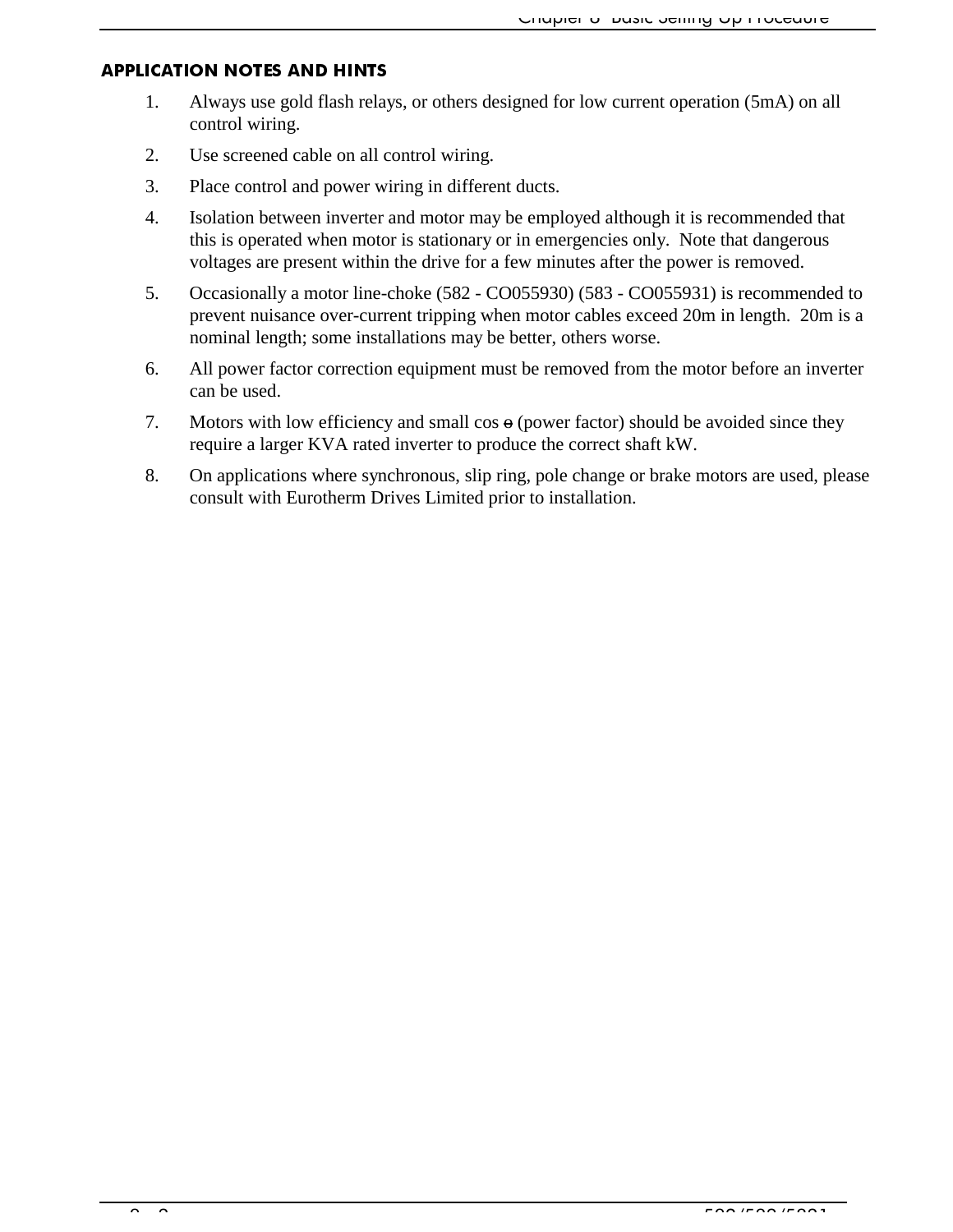# **Chapter 9 Trouble Shooting**

| <b>PROBLEM</b>                                                     | <b>POSSIBLE CAUSE</b>                                                          | <b>REMEDY</b>                                                                                                   |
|--------------------------------------------------------------------|--------------------------------------------------------------------------------|-----------------------------------------------------------------------------------------------------------------|
| Controller will not Power up.<br>No "Power ON" LED<br>illuminated. | Supply fuses/breaker.<br>No supply.<br>Incorrect supply voltage.               | Wrong rating.<br>Check supply availability.<br>Check supply voltage.                                            |
| <b>MOTOR WILL NOT RUN WHEN POWER APPLIED</b>                       |                                                                                |                                                                                                                 |
| All LEADS ON.                                                      | No motor connection.<br>Maximum speed set at zero.<br>Motor jammed.            | Check motor connections.<br>Increase to approximately 10%.<br>Free obstruction.                                 |
| LED1 ON<br>LED <sub>2</sub> OFF<br>LED3 ON                         | Run switch not closed.<br>Connection with momentary<br>push buttons incorrect. | Check connection between<br>terminal 2 and 10.<br>Check wiring.                                                 |
| LED1 ON<br><b>LED2 Flashing</b><br>LED3 OFF                        |                                                                                |                                                                                                                 |
| 2 FLASHES: Over current                                            | Boost set too high.                                                            | Reduce boost setting.                                                                                           |
|                                                                    | Acceleration rate too high.                                                    | Reduce ramp up setting.                                                                                         |
|                                                                    | Motor winding short circuit.                                                   | Disconnect drive and meggar<br>motor.                                                                           |
| 3 FLASHES: Over voltage                                            | Supply voltage too high.<br>Deceleration rate too high.                        | Check supply voltage.<br>Reduce ramp down setting.<br>Fit brake unit.<br>Check brake unit and its<br>resistors. |
| 4 FLASHES: Ixt                                                     | Overspeeding fan/pump.                                                         | Reduce maximum speed setting.                                                                                   |
|                                                                    | Over sized motor fitted.                                                       | Check motor rating and position<br>of switch 10.                                                                |
|                                                                    | Load too large.                                                                | Reduce motor shaft loading.                                                                                     |
| 5 FLASHES: Motor Stalled                                           | Current limit too low.                                                         | Increase current limit setting.                                                                                 |
| LED2 "Winking"                                                     | Drive in overload condition.<br>Load too large.<br>Boost setting too high.     | Reduce motor shaft loading,<br>increase ramp up time.<br>Reduce boost setting.                                  |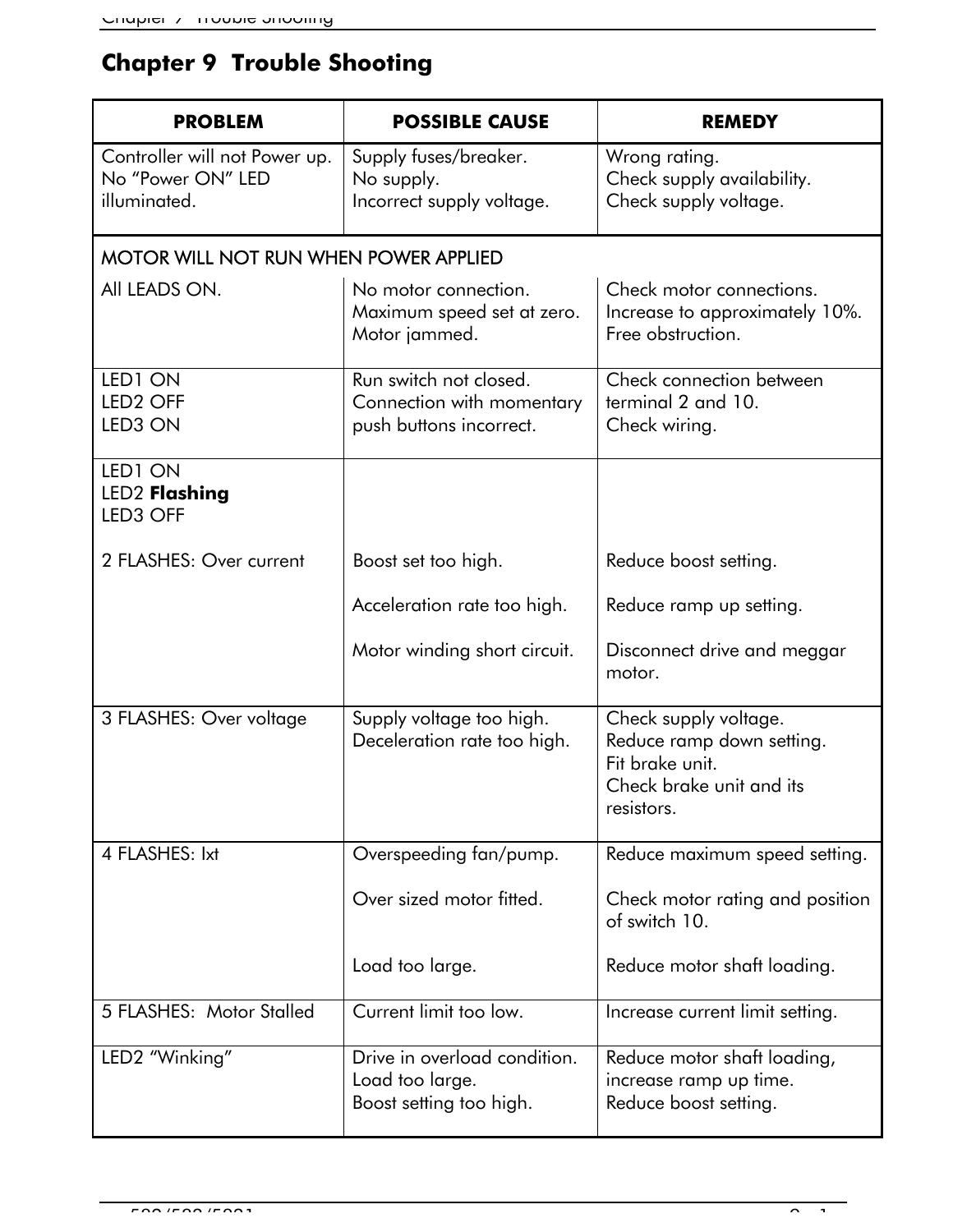| <b>PROBLEM</b>                                                                                                      | <b>POSSIBLE CAUSE</b>                                                                                                                                                                                                                                    | <b>REMEDY</b>                                                                                       |
|---------------------------------------------------------------------------------------------------------------------|----------------------------------------------------------------------------------------------------------------------------------------------------------------------------------------------------------------------------------------------------------|-----------------------------------------------------------------------------------------------------|
| DC INJECTION BRAKING DIFFICULTIES                                                                                   |                                                                                                                                                                                                                                                          |                                                                                                     |
| Motor starts to brake, then<br>cuts out before the braking<br>is completed, leaving the<br>motor to coast to a stop | Internal time out has acted.<br>During the braking<br>sequence, the ramp acts as<br>a time-out, by ramping<br>down from the setpoint to<br>zero. The drive then waits a<br>further 5 seconds, and stops<br>the drive if the braking is not<br>completed. | Increase ramp down time.<br>Time-out will operate in ramp<br>time from setpoint, plus 5<br>seconds. |
| Motor brakes almost to a<br>standstill, but does not quite<br>stop before the drive cuts<br>out.                    | Not enough boost. When<br>the shaft has almost reached<br>standstill, the degree of<br>braking is determined by the<br>boost pot.                                                                                                                        | Increase boost.                                                                                     |
| Braking does not operate at<br>all.                                                                                 |                                                                                                                                                                                                                                                          |                                                                                                     |
| Motor coasts to rest                                                                                                | Motor rating smaller than<br>drive rating.                                                                                                                                                                                                               | Select correct rating on DIL<br>switches.<br>Turn down current limit.                               |
|                                                                                                                     | Not enough boost.                                                                                                                                                                                                                                        | Increase boost.                                                                                     |
|                                                                                                                     | Current limit too high for<br>motor.                                                                                                                                                                                                                     | Turn down current limit.                                                                            |
| Motor brakes but crawls at a<br>low speed before the drive<br>cuts out.                                             | Boost potentiometer setting<br>and current limit settings<br>incompatible.                                                                                                                                                                               | Reduce boost setting or increase<br>current limit setting, or both.                                 |
| Motor runs off load but stalls<br>On-Load with no indication.                                                       | Motor connections incorrect.<br>Check motor data.                                                                                                                                                                                                        | Standard motor requires Delta<br>Connection for 220V, Star<br>Connection for 415V                   |
| Despite low inertia, it is not<br>possible to achieve the<br>fastest ramp up rates.                                 | The ramp up rate is being<br>slowed by the current limit.                                                                                                                                                                                                | Set switch 9 to 'on'.                                                                               |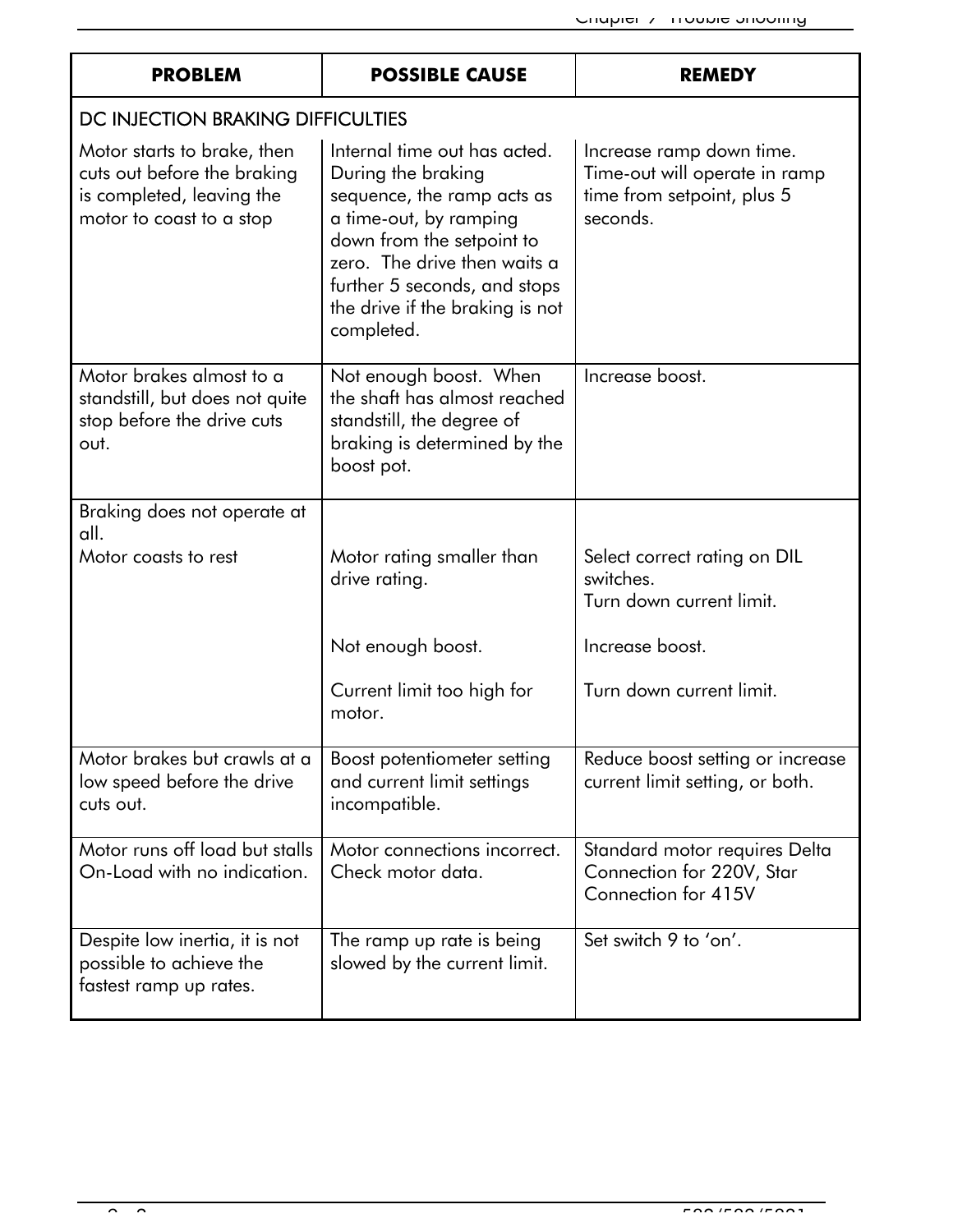# Chapter 10 User Instructions

### **CURRENT LOOP AND ZERO SPEED OPTION CARD**

### **INTRODUCTION**

The current loop and zero speed option card is intended to provide a speed reference and a zero speed indication for the Eurotherm Drives 582/3 series of inverters.

Current loop format is configurable via the switches provided.

### **OPTION SWITCHES**

Four current loop formats are available with this option card and are selected in the following way:-

|          | SW <sub>1</sub> | SW <sub>2</sub> | SW3        | SW4 |
|----------|-----------------|-----------------|------------|-----|
| 0.20mA   | <b>OFF</b>      | <b>OFF</b>      | ON         | OFF |
| $4-20mA$ | ON              | ON              | ON         | OFF |
| $20-0mA$ | <b>OFF</b>      | <b>OFF</b>      | <b>OFF</b> | ON  |
| $20-4mA$ | ON              | OΝ              | OFF        | ON  |

The 0/4-20mA formats will give an increase in speed for an increase in mA.

The 20-4/0mA formats will give an increase in speed for a decrease in mA.

### **ELECTRICAL SPECIFICATION**

| Accuracy            | $\pm$ 2% of FS             |
|---------------------|----------------------------|
| Input Impedance     | $100 \Omega$               |
| Common Mode Voltage | 30V                        |
| Bandwidth           | 20Hz                       |
| Zero Speed          | N/O Contact                |
|                     | 24V 2A contact             |
|                     | De-energized at Zero Speed |

### **FITTING INSTRUCTIONS**

Configure option switches and insert the connector onto the option pins provided on the inverter. When fitted the components should be on the bottom side of the board and secured by a push fit of nylon supports. If fitted incorrectly possible damage may occur.

Wiring Diagram over page:-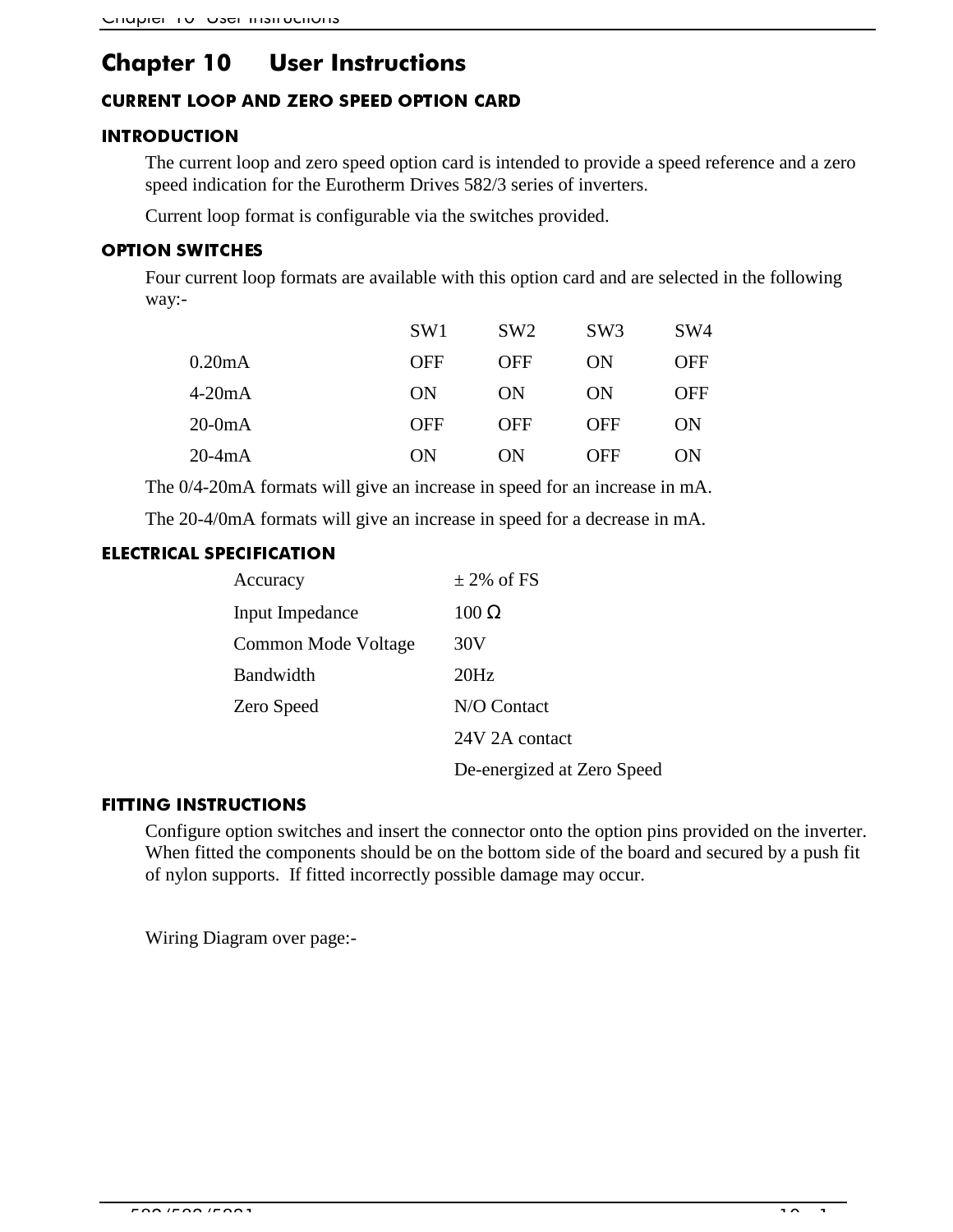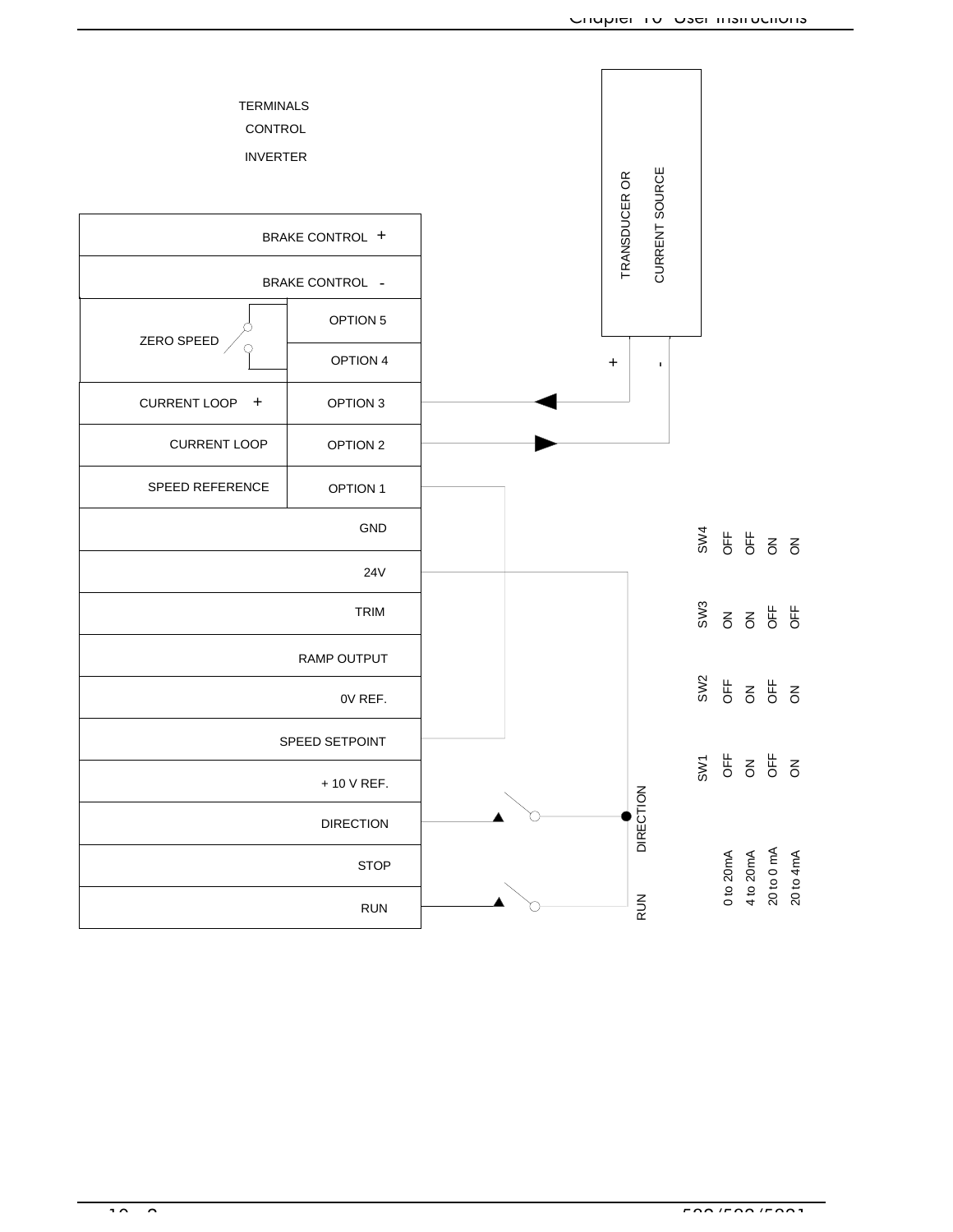# Chapter 11 EMC and the CE Mark

### 'CE' EMC RESPONSIBILITY

The subject of CE marking and EMC is explored in more detail in a separate Eurotherm Application manual entitled 'EMC Installation Guidelines for modules and systems', part number HA388879, available from your local Eurotherm Drives office. The following sections are the minimum necessary for installation and basic understanding.

Eurotherm Drives are adhering to the CEMEP recommendations on 'CE' marking for EMC. According to SI No. 2372, implementing the EMC directive into UK law, the requirement to CE mark for EMC, applies only to **relevant apparatus** that has '**intrinsic function'** to the **end user** and which is placed on the market (**supplied**). The majority of drive modules/systems sold by Eurotherm Drives will be incorporated into a higher system/apparatus or machine which includes (at least) the motor, cable and a driven load before providing intrinsic function to the end user. As such the majority of Eurotherm Drives products are categorised as **components** (CEMEP validity field 2) and it would be incorrect for Eurotherm Drives to apply the CE mark or produce an EC Declaration of Conformity in respect of EMC. It is the manufacturer/supplier/installer of the relevant apparatus (with the intrinsic function to the end user) who must demonstrate conformance to the EMC directive

However, in a minority of cases, single drives may have intrinsic function to the end user. An example is that of '**add on'** intrinsic function, where an existing fixed speed motor application (such as a fan or a pump) is converted to variable speed with an **add on** drive module (CEMEP validity field 1). In this application Eurotherm Drives CE mark its drive module and issue an EC declaration of conformity. Because the validity of the 'CE' mark for EMC is not known when the product is manufactured, the 'CE' mark will be applied via the product manual, and will not be on the product label. From 1997, when the 'CE' mark for the Low Voltage Directive becomes mandatory, the CE mark will appear on the product label, but its validity for EMC can only be identified from the product manual. The validity of the 'CE' mark can be identified from the flowchart in figure A, refer to SI No. 2372 for clarification of relevant apparatus.

To assist manufacturers/suppliers/installers of relevant apparatus, Eurotherms 582, 583 and 5831 drive modules are EMC compliant to EN50081-1 (1992), EN50082-1 (1992), EN50081-2 (1994) and prEN50082-2 (1992), when fitted with the specified filter and installed according to these instructions, as confirmed by the manufacturers EMC Declaration to be found at the end of this chapter. Manufacturers/suppliers/installers of relevant apparatus (CEMEP validity fields  $3 \& 4$ ) may use this compliance as a basis for their own justification of overall compliance with the EMC Directive. It must be clearly understood by the customer before installation commences who is legally responsible for conformance with the EMC Directive. Misappropriation of the CE mark is a criminal offence.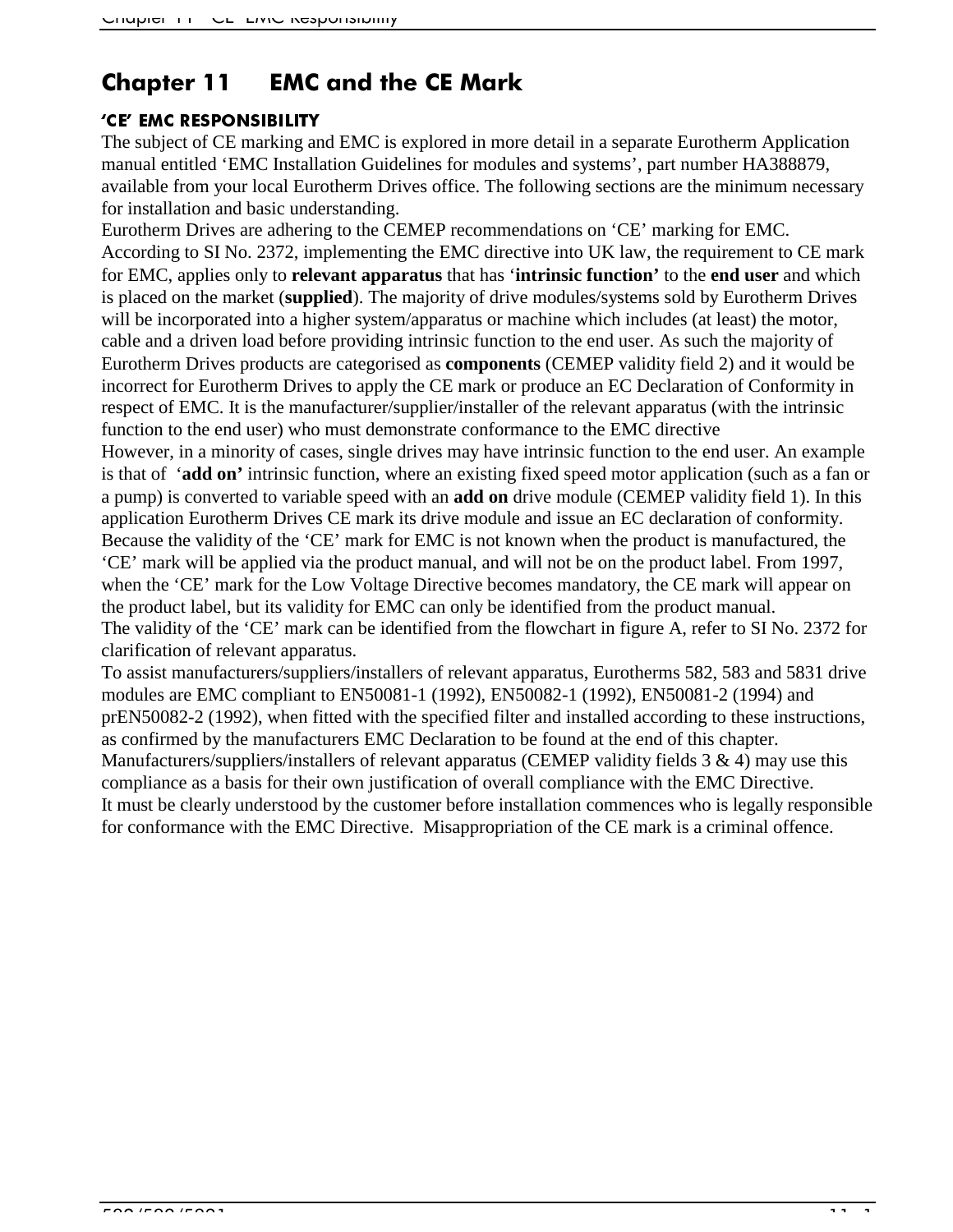

### **Figure A Eurotherm EMC 'CE' Mark Validity Chart**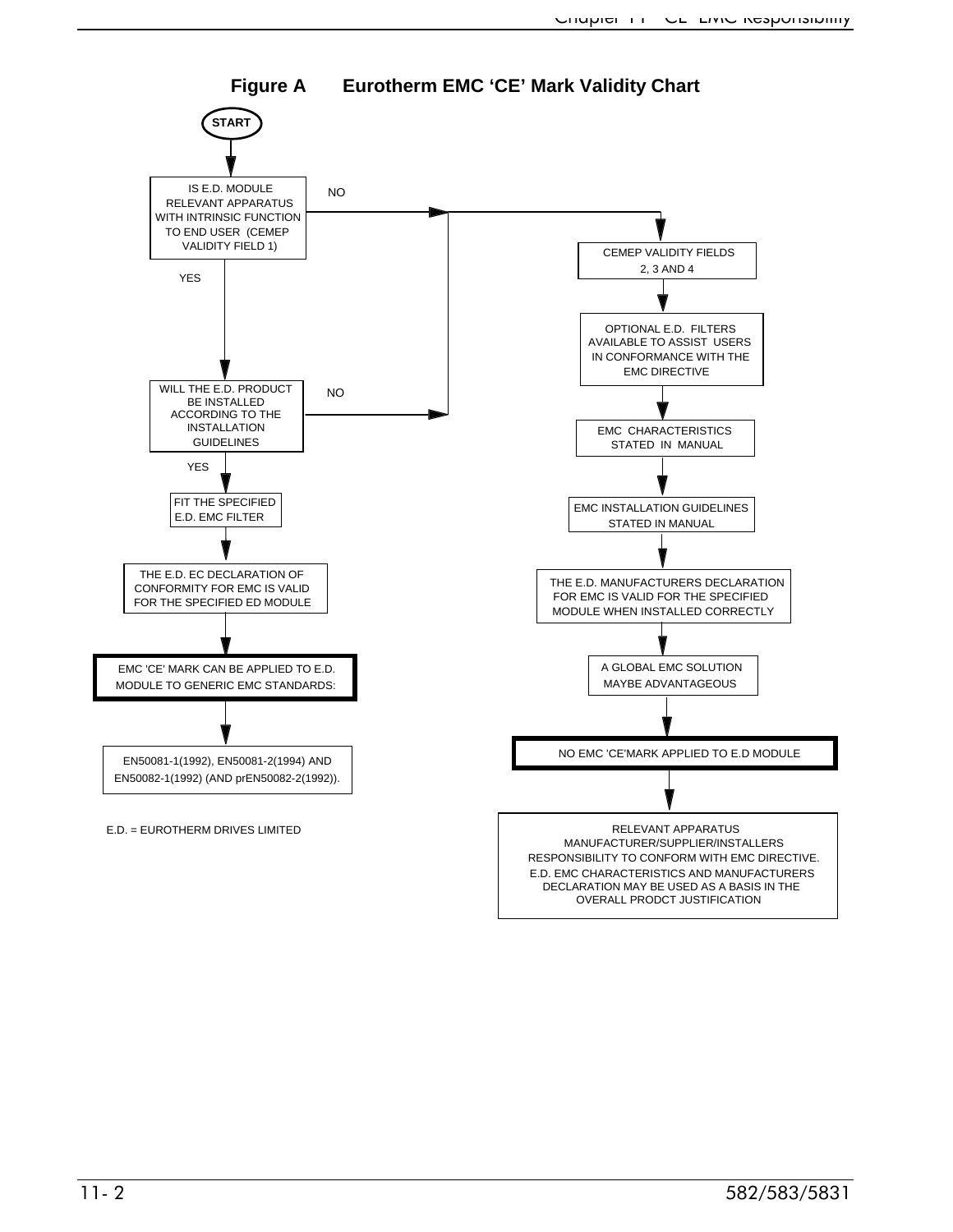#### **FILTER SELECTION**

The following AC supply filters are available to comply with the mains terminal limits of EN55011 (1991) Class B. For the Eurotherm Drives EMC 'CE' mark to be valid the fitment of the specified AC supply filter is **mandatory**.

| <b>Eurotherm Product</b> | <b>Rating</b>                | <b>Eurotherm Filter</b><br><b>Part Number</b> |
|--------------------------|------------------------------|-----------------------------------------------|
| 582                      | single phase 0.55kW & 0.75kW | CO389108                                      |
| 5831                     | single phase 0.75kW & 1.5kW  | CO389108                                      |
| 583                      | single phase 1.5kW           | CO389108                                      |
| 583                      | single phase 2.2kW           | CO389110                                      |

#### **FILTER INSTALLATION**

Filter mechanical mounting details are shown in figures B and C.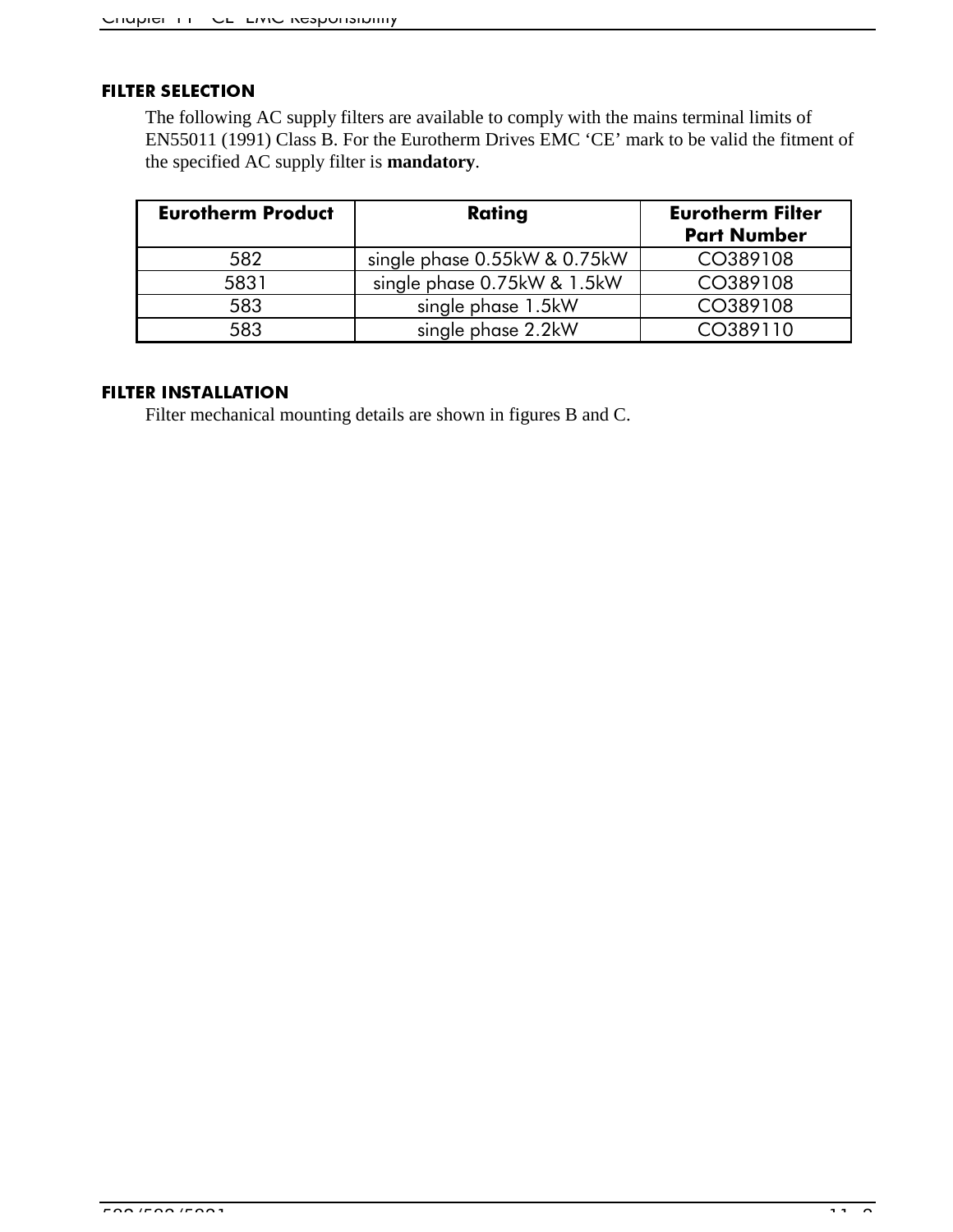



Figure B Mounting Details for Filter Part Number CO389108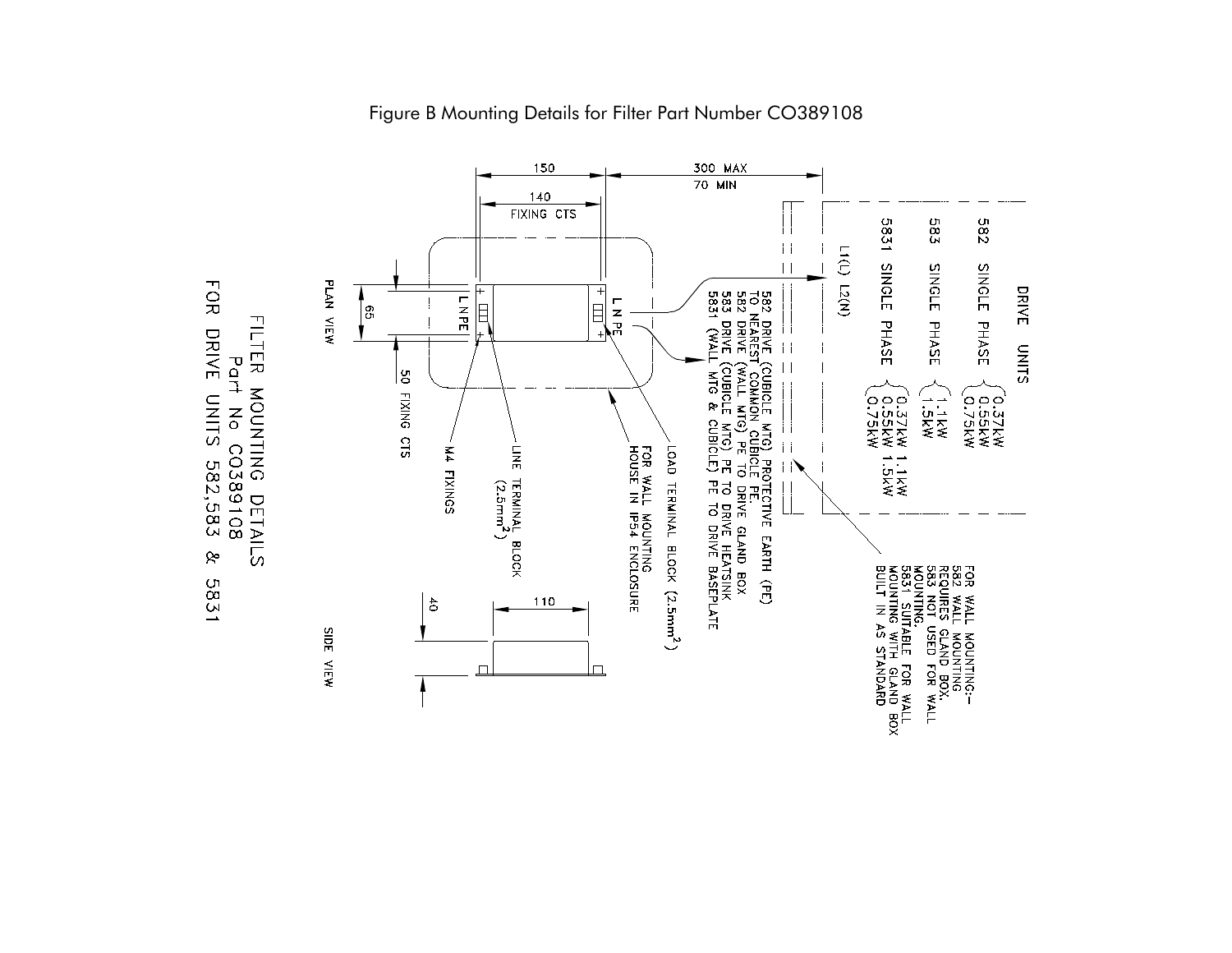

FOR DRIVE UNIT

583

SNOLE PHASE

2.2kW)

Part

 $\mathop{\hbox{S}}$ 

C0389110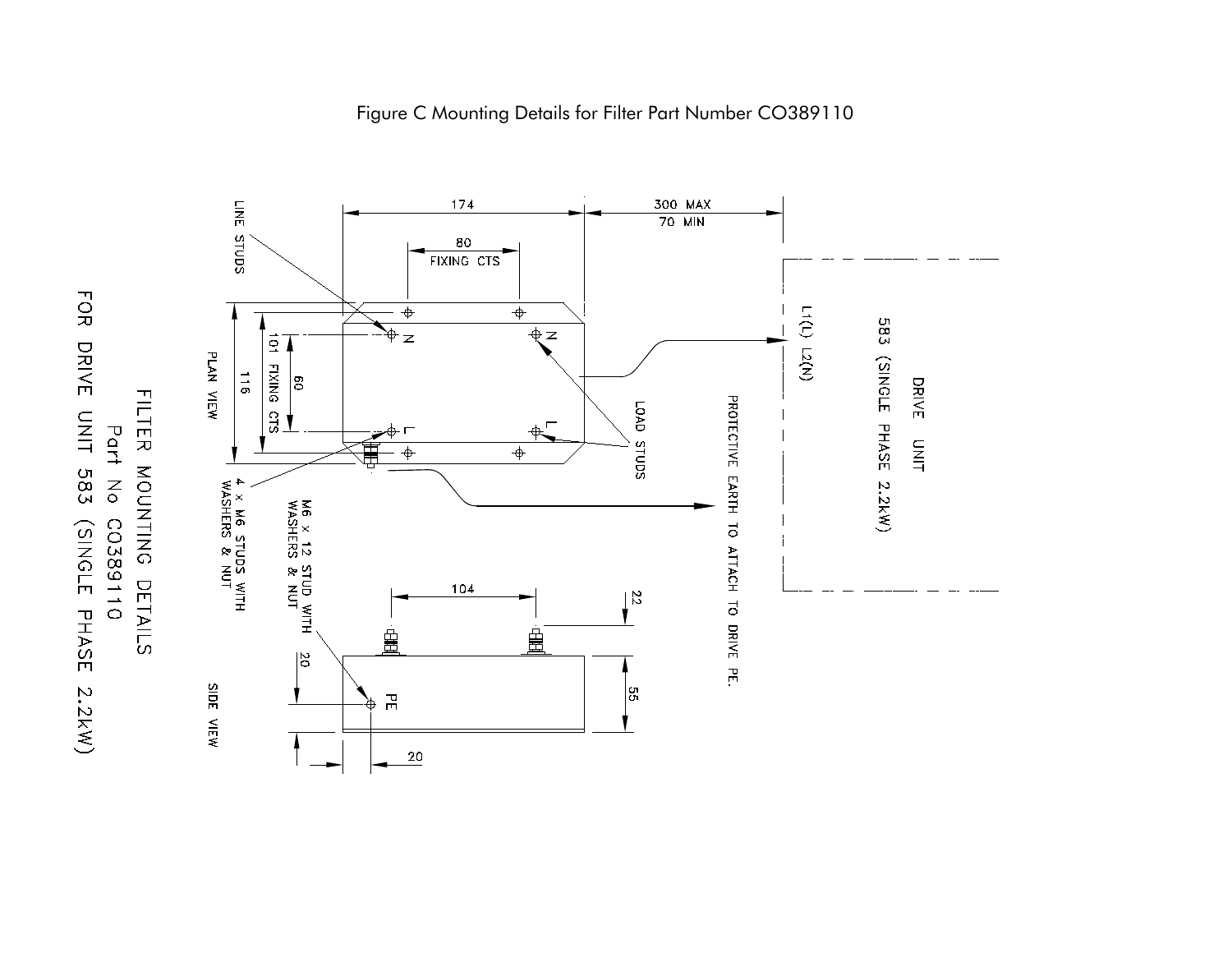For both AC and DC drives the conducted emissions increase with motor cable length. EMC conformance to the stringent limits applied by Eurotherm Drives is only guaranteed up to a maximum cable length of 5m, but can be increased dependent on reduced limits being applied. This length can be still further increased by the use of output filters and chokes. Refer to the separate Eurotherm Application manual entitled 'EMC Installation Guidelines for modules and systems', part number HA388879 for more information



**WARNING 1**: The AC supply filters produce earth leakage currents in excess of 3.5mA.



**WARNING 2**: The AC supply filters contain capacitors phase to phase and phase to earth. Discharge resistors are fitted, but the filters or cabling should **not be touched** for a period of 1 minute after the removal of the AC supply.



**WARNING 3**: The AC supply filter must only be used with a **permanent earth** connection. Permanent earthing can be achieved by either a) using a copper protective earth conductor of at least 10mm2 or b) installing a second conductor in parallel connection with the protective conductor to a separate protective earth terminal. The conductor shall on its own meet the requirements for a protective earth conductor.



**WARNING 4**: Eurotherm Drives **do not recommend** the use of RCDs. Special RCDs (Type B according to the second amendment of IEC755) are required due to the AC and DC components flowing in the earth leakage current. All loads requiring protection with the RCD would be at risk.



**WARNING 5**: Eurotherm Drives only guarantee the thermal performance of the EMC AC supply filter upto a maximum equivalent cable length of 150m.

### Wall Mount (582/5831)

For wall mount applications filters CO389108, CO389110 will require mounting in a separate suitable enclosure, and all connections made with conduit. In addition the optional 582 gland box must be used. Ensure the filter to drive cable is passed through conduit mounted between the filter and the drive gland box. This cable must be as short as possible (0.3m maximum) and segregated from all other cables.

### Cubicle Mount (582/583)

Ideally the filter will be mounted onto a metallic back panel in the cubicle to which the drive is mounted too. The RF connection between the drive and filter will be usefully enhanced by scraping away any paint/insulation between the filter and drive mounting points on the panel. Liberally apply petroleum jelly over the mounting points and securing threads to prevent corrosion.

### **SCREENING**

All Eurotherm Drives modules comply with the radiated emission limits of EN55011 (1991) Class A when installed in free air (Wall Mounted) according to these instructions, using an AC supply filter and screened motor cable, but using unscreened control and signal cabling. Products which meet the limits of Class A can be made to meet the more stringent limits of Class B by simply mounting inside an enclosure with 10dB attenuation between 30 and 100MHz (which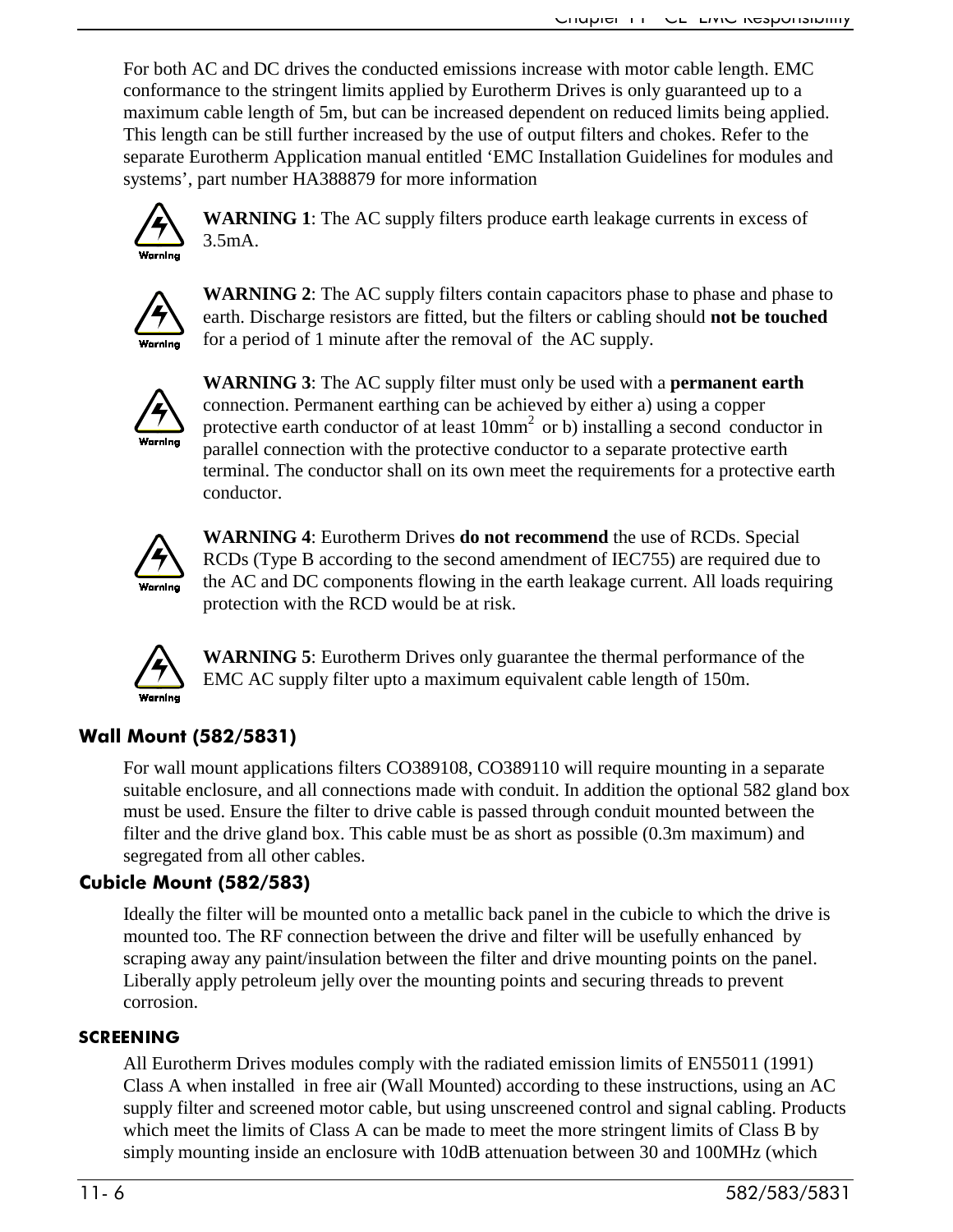would typically be the attenuation provided by a standard metal cubicle) and screening any control and signal cabling outside of the cubicle (including any optional tacho, encoders or communications connections etc.).

On AC drives, in addition to screening the motor cable, any connections to the DC link must also be screened/armoured, with the screen connected at both ends (e.g. to the protective earth of the dynamic brake resistor).

### **Safety earthing always takes precedence over EMC earthing.**

Screen to earth connections via 360° bonding is 75% more effective than earthing via pigtails. The integrity of the screen should be maintained over the entire length of the cable. If the cable is broken to insert contactors, chokes, fuses etc., then the screen must be connected over the shortest possible distance. Note some hazardous area installations may preclude direct earthing at both ends of the screen, in this case earth the other end via a 1µF, 50VAC capacitor.

If a shielded cable is not available, lay unshielded motor cables in a metal conduit which will act as a shield. The conduit must be continuous with a direct electrical contact at both ends. If links are necessary use braid with a minimum cross sectional area of  $10mm<sup>2</sup>$ .

### **Wall Mount (582/5831)**

The cable between the wall mount drive module and the motor must be screened or armoured. The screen/armour must be earthed at both ends by connecting it to both the motor frame and the drive in 360° termination's. Ideally these will be via the glanded cable entry to the motor and drive.

Screening of all the control and signal cables is required to comply with the most stringent radiated emission limits of EN55011 Class B (including any optional tacho, encoders or communications connections etc.). The screen integrity should be continuous right back to the drive. Always minimise the length of screen stripped back to make this connection. **The screen should only be connected at the drive end**. If high frequency noise is still a problem, earth at the non drive end via a 0.1µF capacitor.

### Cubicle Mount (582/583)

The cable between the cubicle and the motor must be screened or armoured. The screen/armour must be earthed at both ends by connecting it to both the motor frame and the entrance to the cubicle, ideally in 360° termination's via cable glands. Often the screens are terminated on a power screen rail at the entrance to the cubicle using 'U' clips to achieve a near 360° screen bond.

### **EARTHING**

### Wall Mount (582/5831)

A single point earthing policy is to be followed as shown in figure D. The motor protective earth (PE) connection must run inside the screened cable between the drive and motor. This must be connected at one end to the motor protective earth terminal and at the other to the drive protective earth terminal in the cable gland box (Note, only one protective earth conductor is permitted at each earth terminal contacting point). The filter should be **permanently earthed**. Local regulations may dictate the motor protective earth connection is connected locally. This should be in addition to the protective earth connection made back to the drive module. The RF impedance of the local motor earth connection will be significantly greater than that via the screen/armour and will not introduce RF problems.

### **Safety earthing always takes precedence over EMC earthing.**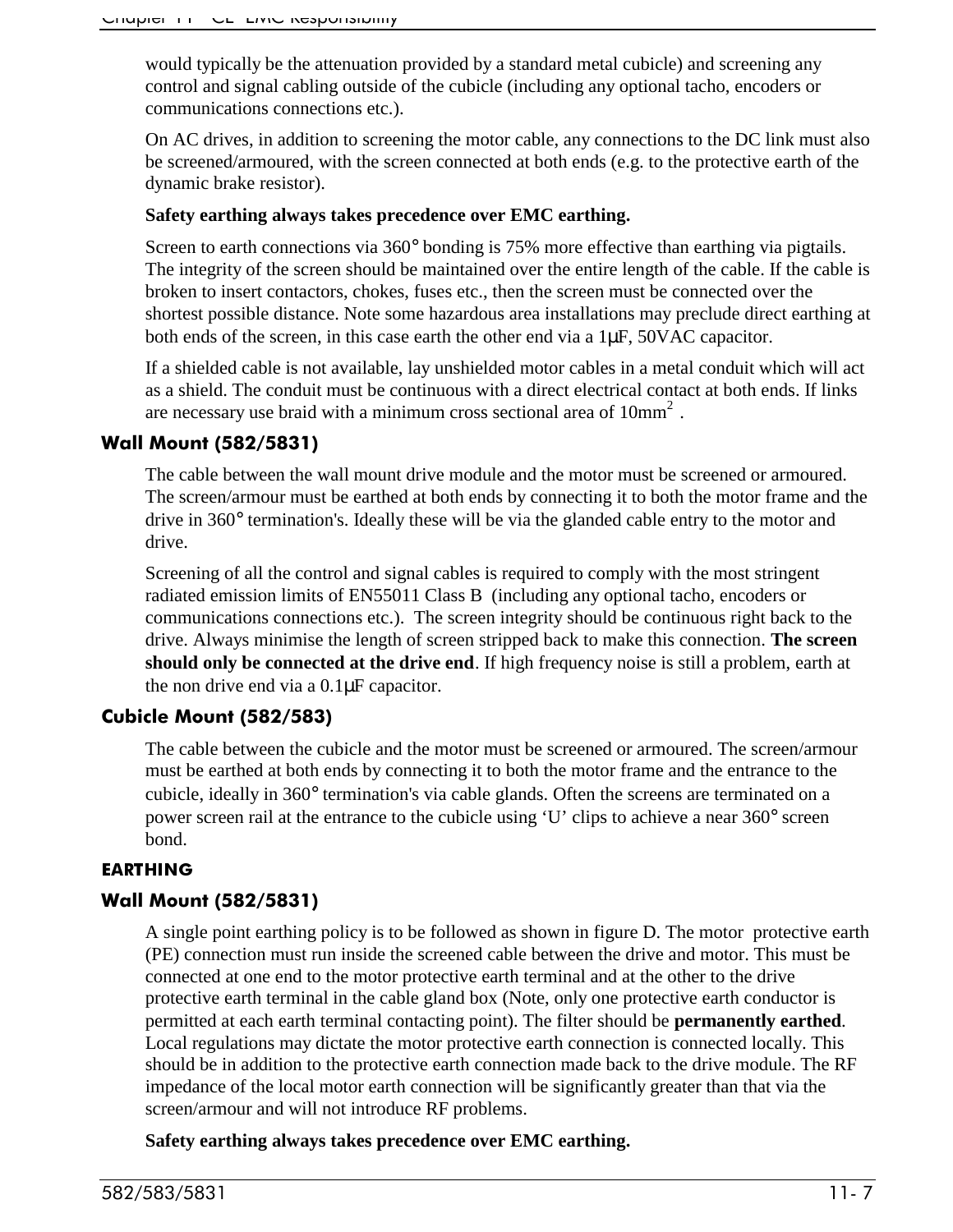

### Cubicle Mount (582/583)

Reference should be made to EN60204 regarding earthing for cubicles. In addition, when more than one electrical product is fitted inside a cubicle care must be taken to ensure that noise flowing in the earth connection does not couple into other equipment. A star point earthing policy is strongly recommended separating noisy from quiet earths. Six earths can be identified as shown in figure E. The screens are terminated on the separate screen rails at the entrance to the cubicle using 'U' clips to achieve a near 360° screen bond.

### **Safety earthing always takes precedence over EMC earthing.**

Refer to the separate Eurotherm Application manual entitled 'EMC Installation Guidelines for modules and systems', part number HA388879 for more information

Figure E: Cubicle Earthing Policy

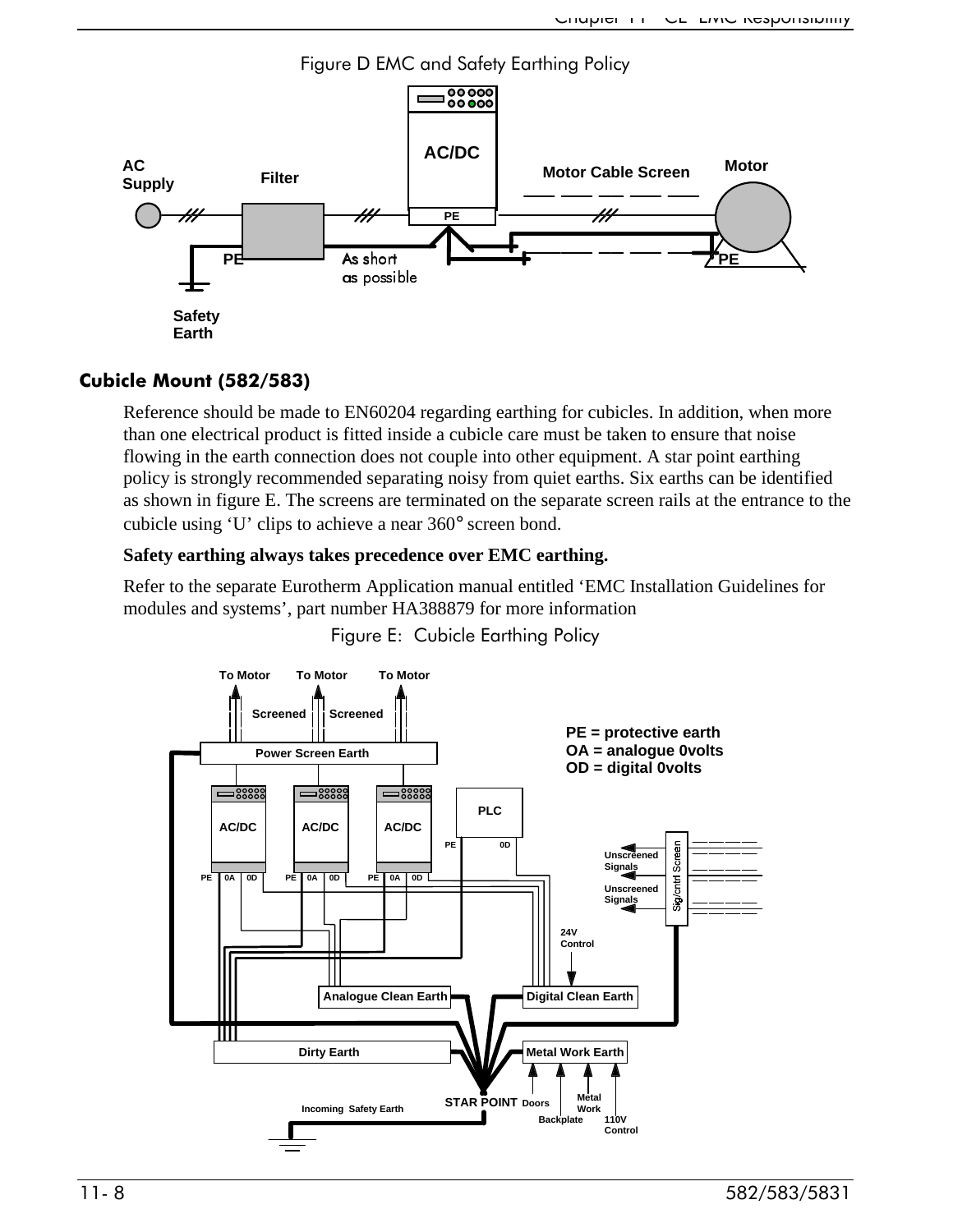| <u>FOUR TERMINISTIC LIBRARY INTERNATION IN STRUCK WITHIN ISSUED OS TECUMINENCEU</u> |                       |                                |                |                  |                                   |  |  |
|-------------------------------------------------------------------------------------|-----------------------|--------------------------------|----------------|------------------|-----------------------------------|--|--|
| <b>Port</b>                                                                         | <b>Phenomenon</b>     | <b>Test</b><br><b>Standard</b> | <b>Level</b>   | <b>Criterion</b> | <b>Generic</b><br><b>Standard</b> |  |  |
| Enclosure <sup>'</sup>                                                              | <b>ESD</b>            | IEC 801-2*                     | 8kV AD         | Self Recovery    | EN50082-1                         |  |  |
| Port                                                                                | RF Field( $Q1/96$ )   | <b>IEC 801-3</b>               | 10V/m, 1kHz AM | No Change        | $(1992)$ ,                        |  |  |
| Power                                                                               | <b>Fast Transient</b> | <b>IEC 801-4</b>               | 2kV            | Self Recovery    |                                   |  |  |
| Ports                                                                               | <b>Burst</b>          |                                |                |                  | Draft                             |  |  |
| Signal &                                                                            | <b>Fast Transient</b> | <b>IEC 801-4</b>               | 2kV            | Self Recovery    | prEN50082-2                       |  |  |
| Control                                                                             | <b>Burst</b>          |                                |                |                  | (1992)                            |  |  |
| Power                                                                               | <b>Fast Transient</b> | <b>IEC 801-4</b>               | 2kV            | Self Recovery    |                                   |  |  |
| Interfaces                                                                          | <b>Burst</b>          |                                |                |                  |                                   |  |  |

### **EMC TECHNICAL SPECIFICATION**

Table H Minimum FMC Immunity Performance when installed as recommended

\* Only for wall mount product

Table I Maximum Emission Performance for 'CE' marked product with specified filters installed as recommended

| Port           | Phenomenon | <b>Test Standard</b> | Level       | <b>Generic Standard</b> |
|----------------|------------|----------------------|-------------|-------------------------|
| Enclosure Port | Radiated   | EN55011              | Class B     | EN50081-1 (1992)        |
| Power Port     | Conducted  | EN55011              | Class $B^*$ | EN50081-2 (1994)        |

\* Achieved with up to 5m of motor cable.

The AC supply filters may be flash tested in circuit upto 2000V DC for 1 minute. Ensure all AC/DC drives and other equipment that may be damaged by such flash testing has been suitably isolated/removed/short circuited as applicable. Due to the internal capacitors between phase and earth, the DC voltage should be wound up slowly, to prevent excessive earth current. For similar reasons AC flash testing cannot be performed due to the excessive earth leakage current. Repeated flash testing on such units is not recommended as it may degrade the insulation.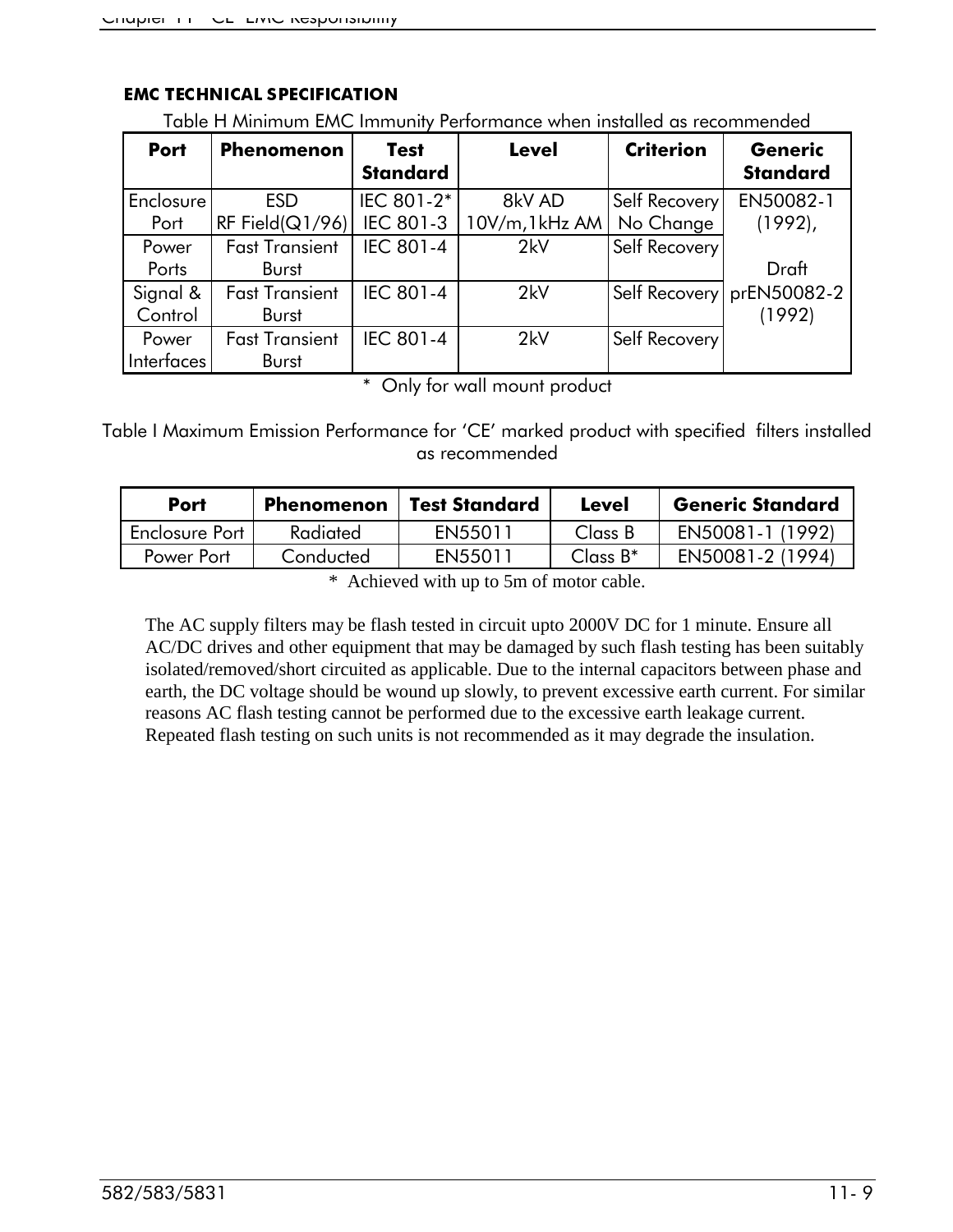### **EC Declaration of Conformity for EMC**



EUROTHERM DRIVES LIMITED

NEW COURTWICK LANE, LITTLEHAMPTON, WEST SUSSEX BN17 7PD TELEPHONE: 01903 721311 FAX: 01903 723938 Registered number: 1159876 England. Registered Office: Leonardslee, Lower Beeding, Horsham, West Sussex RH13 6PP